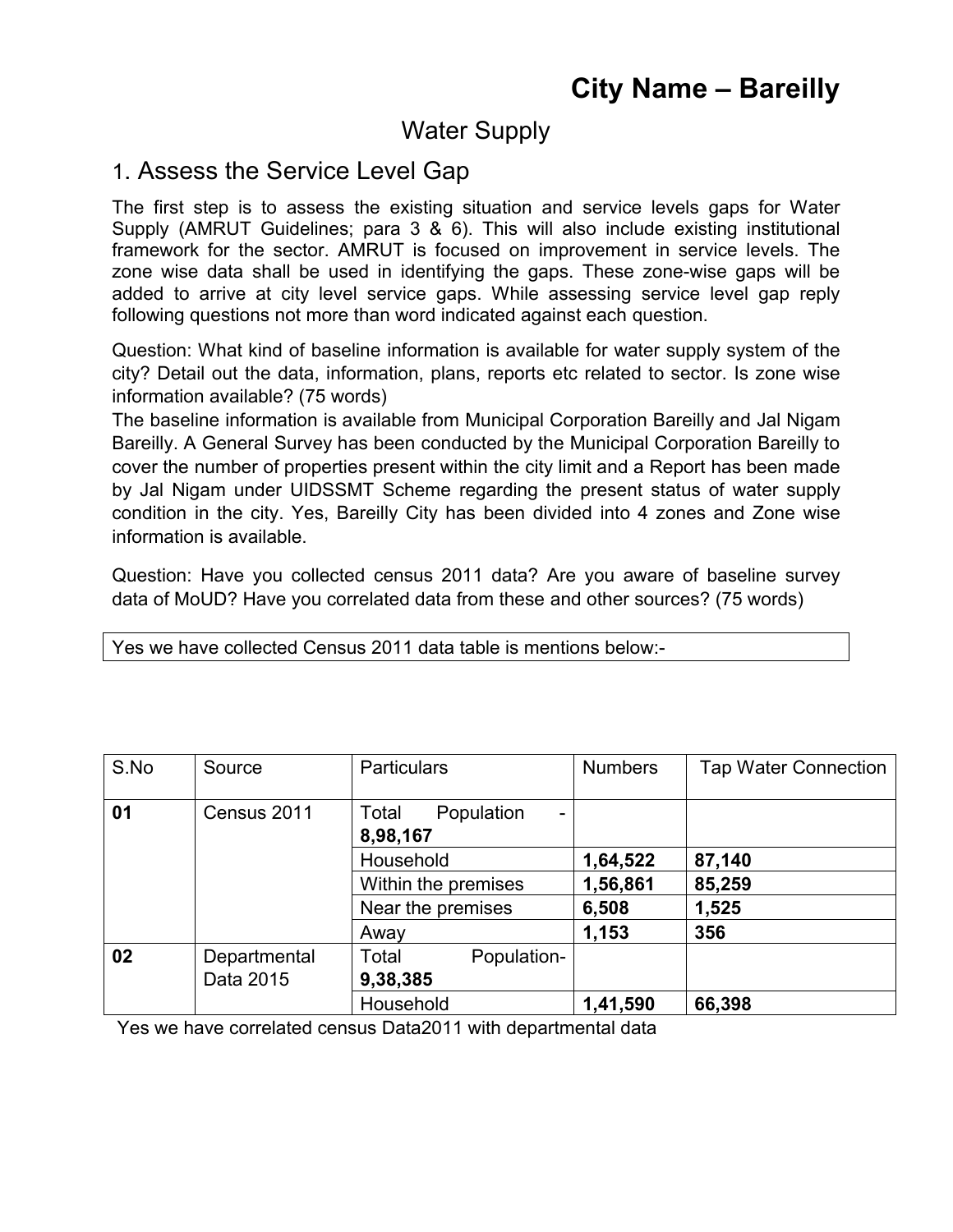What are existing service levels for water supply in the city? What is the coverage of water supply Connections? What is per capita supply of water? How much is the extent of metering? How much is non-revenue water? Provide information in table

Table: Status of Water Supply service levels

| Sr.<br>No.     | <b>Indicators</b>                                                  | <b>Present Status</b> | <b>MOUD</b><br><b>Benchmark</b> | <b>Reliability</b> |
|----------------|--------------------------------------------------------------------|-----------------------|---------------------------------|--------------------|
| $\mathbf{1}$   | Coverage of water<br>supply<br>$connections = 66398/141590$        | 47%                   | 100%                            | $\mathbf{A}$       |
| $\overline{2}$ | Per capita supply of water (with<br>NRW)                           | <b>126 LPCD</b>       | <b>135 LPCD</b>                 | D                  |
| $\overline{3}$ | <b>Extent</b> of metering<br>of water<br>connections               | $\overline{0}$        | 100%                            | $\mathbf{A}$       |
| $\overline{4}$ | Extent of non-revenue water                                        | 30.80%                | 20%                             | D                  |
| 5              | <b>Quality of water supplied</b>                                   | 95%                   | 100%                            | D                  |
| 6              | Cost recovery in water supply<br>services                          | 72.44%                | 100%                            | D                  |
| $\overline{7}$ | <b>Efficiency in collection of water</b><br>supply related charges | 82.84%                | 90%                             | $\overline{C}$     |

Question: What is the gap in these service levels with regard to benchmarks prescribed by MoUD? (75 words)

The Gap analyzedare as follows:

- 1) GAP IN Universal Coverage 53%
- 2) GAP in Per Capita Supply of Water 9 LPCD
- 3) GAP in Metering 100%
- 4) Extent of Non-Revenue Water 10.80%
- 5) Quality of Water Supplied 5%
- 6) Cost Recovery of Water Supplied 27.56%
- 7) Efficiency in collection of water supply related charges 16.16%

### **SOURCE OF WATER AND WATER TREATMENT SYSTEM.**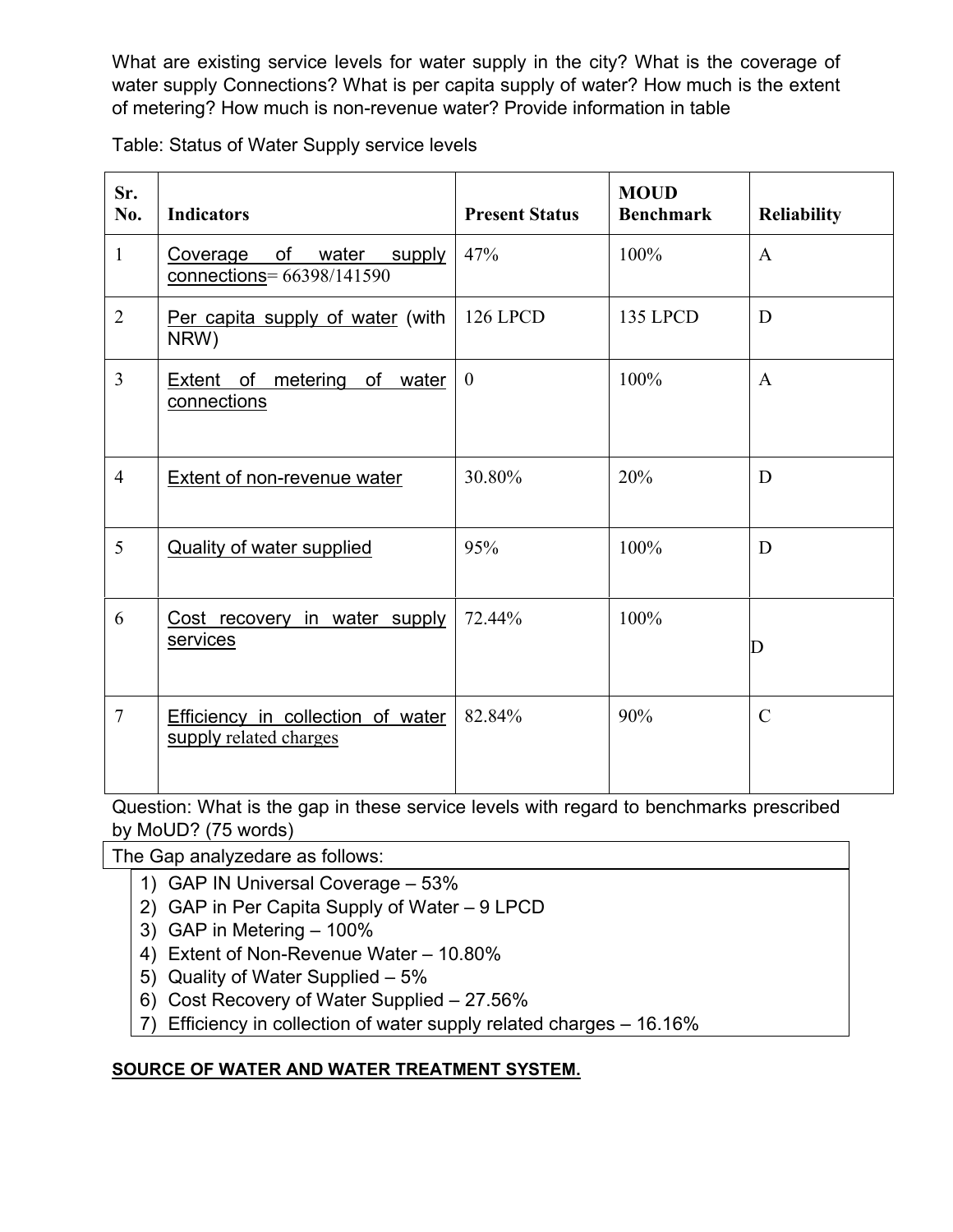Please provide information in 150 words on the above responding to (however not limited to) following questions.

Question: What is the existing source of water? Is it surface water source or under ground water source? What is the capacity of these sources?

#### **The existing source of water is under ground water. The under ground water level is good and the totalcapacity of water supplied is 118 MLD**

Question: Is there any treatment provided to water from these sources? How much water is required to be treated daily? What is the treatment capacity installed in the city?

**As ground water is the only source of water supply and chlorination treatment provided to watersupplied.** 

Question: What per capita water supply in LPCD (liter per capita per day) comes out, if you divide total water supply by the total population.?

**Total population of the city is 9.38 lakh and total water capacity is 118 MLD. LPCD = 118/0.938 = 126 LPCD**

#### **DISTRIBUTION ZONES**

Please provide information in 150 words on the above responding to (however not limited to) following questions.

Question: City is divided in how many zones for water supply ?

#### **The City is divided into four zones to ascertain water supply.**

Table: Zone Wise Coverage of Households

Question: Provide details of total no of Households (HH) in each zone, no of HH with and without water tap connections in the Table

| Zone<br>No. | No.<br><b>Total</b><br><b>Households</b> | of   Households<br><b>Water tap Connection   tap Connection</b> | with   Households without Water |
|-------------|------------------------------------------|-----------------------------------------------------------------|---------------------------------|
|             | 40067                                    | 22302                                                           | 17765                           |
|             | 36738                                    | 21590                                                           | 15148                           |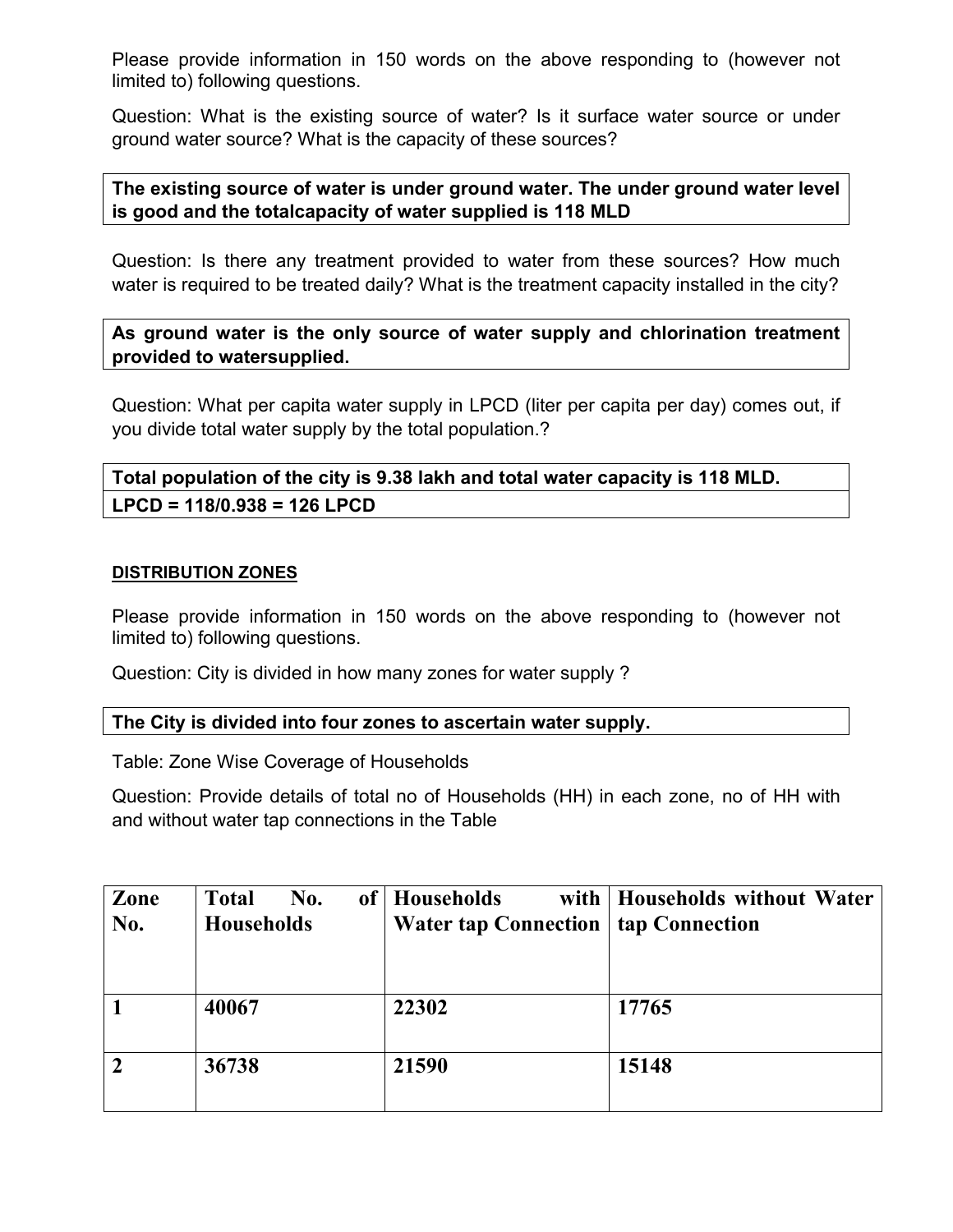|             | 37652           | 12305         | 25347         |
|-------------|-----------------|---------------|---------------|
|             | 27133           | 10201         | 16932         |
| <b>TOTA</b> | 141590 $(100\%$ | 66398 (46.8%) | 75192 (53.2%) |

#### **STORAGE OF WATER**

Please provide information in 150 words on the above responding to (however not limited to) following questions.

Question: What is the total water storage capacity in the city ? What is capacity of elevated and ground water reservoirs?

**The city in the present is using 25 elevated water reservoirs and the total storage capacity is 23.625 ML.**

Question: In case of surface water, does city need to have ground level reservoirs to store raw treated water?

#### **NA**

Question: Is water being supplied to consumers through direct pumping or through elevated reservoirs?

**The consumers are being supplied with water using both i.e. direct pumping and elevated reservoirs. 19 tube wells are being used for direct pumping and 36 tube wells are being used to fill the elevated reservoirs.**

Question: Is storage capacity sufficient to meet the cities demand ?

**No the storage capacity is not sufficient to meet the cities demand. Total storage capacity is 23.625 ML and source of 118 MLD/3= 38.84 ML-23.625 = 15.215 ML Required**

#### **DISTRIBUTION NETWORK**

Please provide information in 150 words on the above responding to (however not limited to) following questions.

Question: What is the total length of water supply distribution pipe line laid in the city?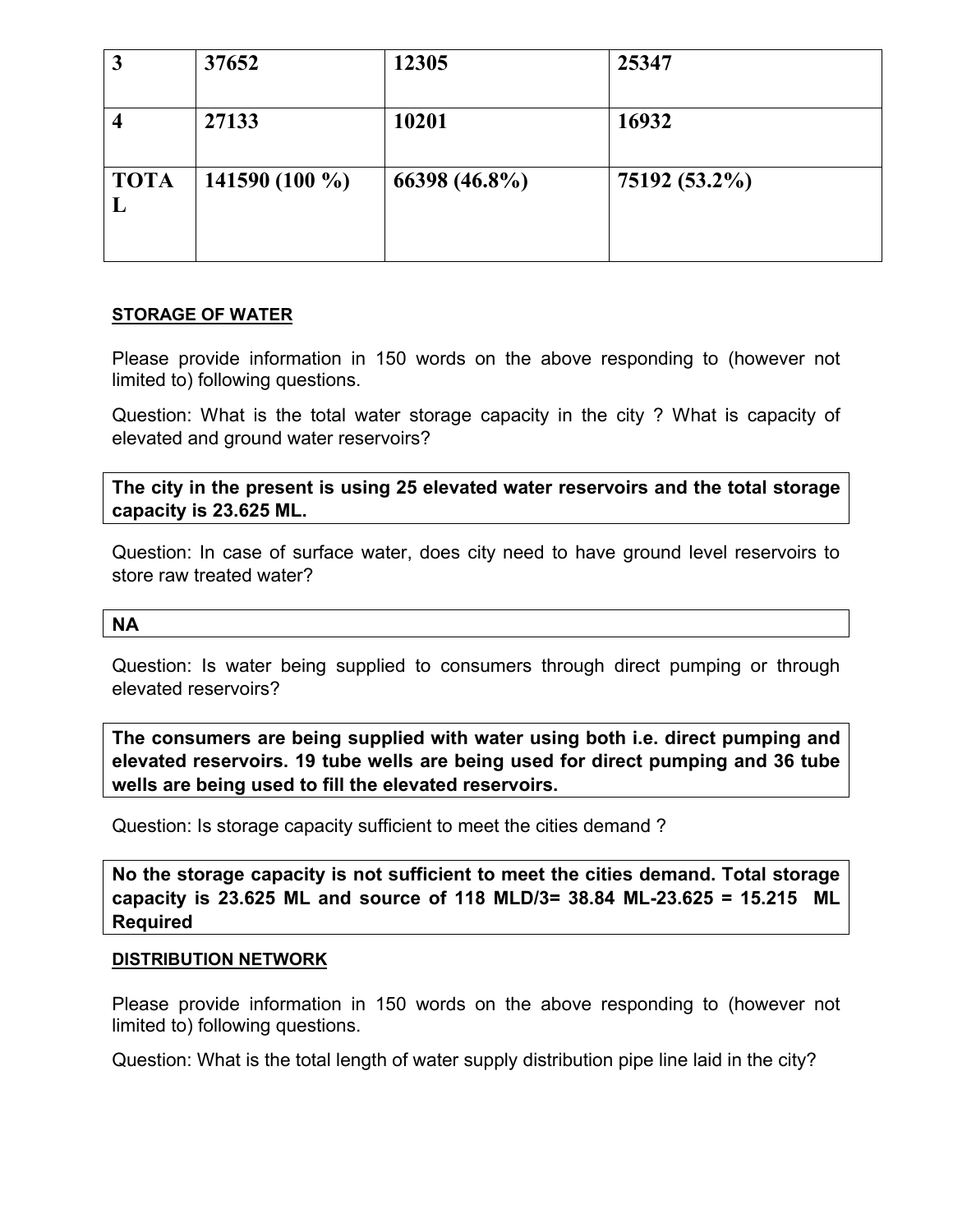#### **The total length of water distribution pipe line laid is 394.152 km.**

Question: What is the total road length in the city? Is the pipe lines are laid in all streets? Is the objective of universal coverage of water supply pipe line is achieved?

### **The total road length is 586.88 km. No pipeline is not laid in all the streets. No the objective of universal supply of water supply pipeline is not being achieved.**

Question: What are the kind of pipe materials used in distribution lines?

#### **PVC, AC,DI and CI pipe material are being used in the distribution lines.**

Question: Provide zone wise details of street length with and without water distribution lines in the Table?

Table: Zone Wise length of distribution network

| Zone No.                | <b>Total Street Length</b> | Street length with<br>water<br>distribution pipe line | without<br><b>Street</b><br>length<br>distribution<br>pipe<br>water<br>line |
|-------------------------|----------------------------|-------------------------------------------------------|-----------------------------------------------------------------------------|
| $\blacksquare$          | 152.14 KM                  | 104.09 KM                                             | 48.05 KM                                                                    |
| $\overline{2}$          | 167.287 KM                 | 141.387 KM                                            | 25.90 KM                                                                    |
| $\overline{3}$          | 146.876 KM                 | 81.671 KM                                             | 65.205 KM                                                                   |
| $\overline{\mathbf{4}}$ | 120.578 KM                 | 66.904 KM                                             | 53.674 KM                                                                   |
| <b>TOTAL</b>            | 586.881 KM (100%)          | 394.052 KM (67.14%)                                   | 192.829 KM (32.86%)                                                         |

#### **INSTITUTIONAL FRAMEWORK**

Please provide information in 150 words on the above responding to (however not limited to) following questions.

Question: Define role and responsibilities in terms of O&M, policy planning, funding, service provision in table

Table: Functions, roles, and responsibilitis

| <b>Planning and Design</b> | <b>Construction/Implementation</b> | O&M                                   |
|----------------------------|------------------------------------|---------------------------------------|
| <b>UP Jal Nigam</b>        | Jal Nigam/ULB                      | <b>Municipal Corporation Bareilly</b> |

Question: How city is planning to execute projects ?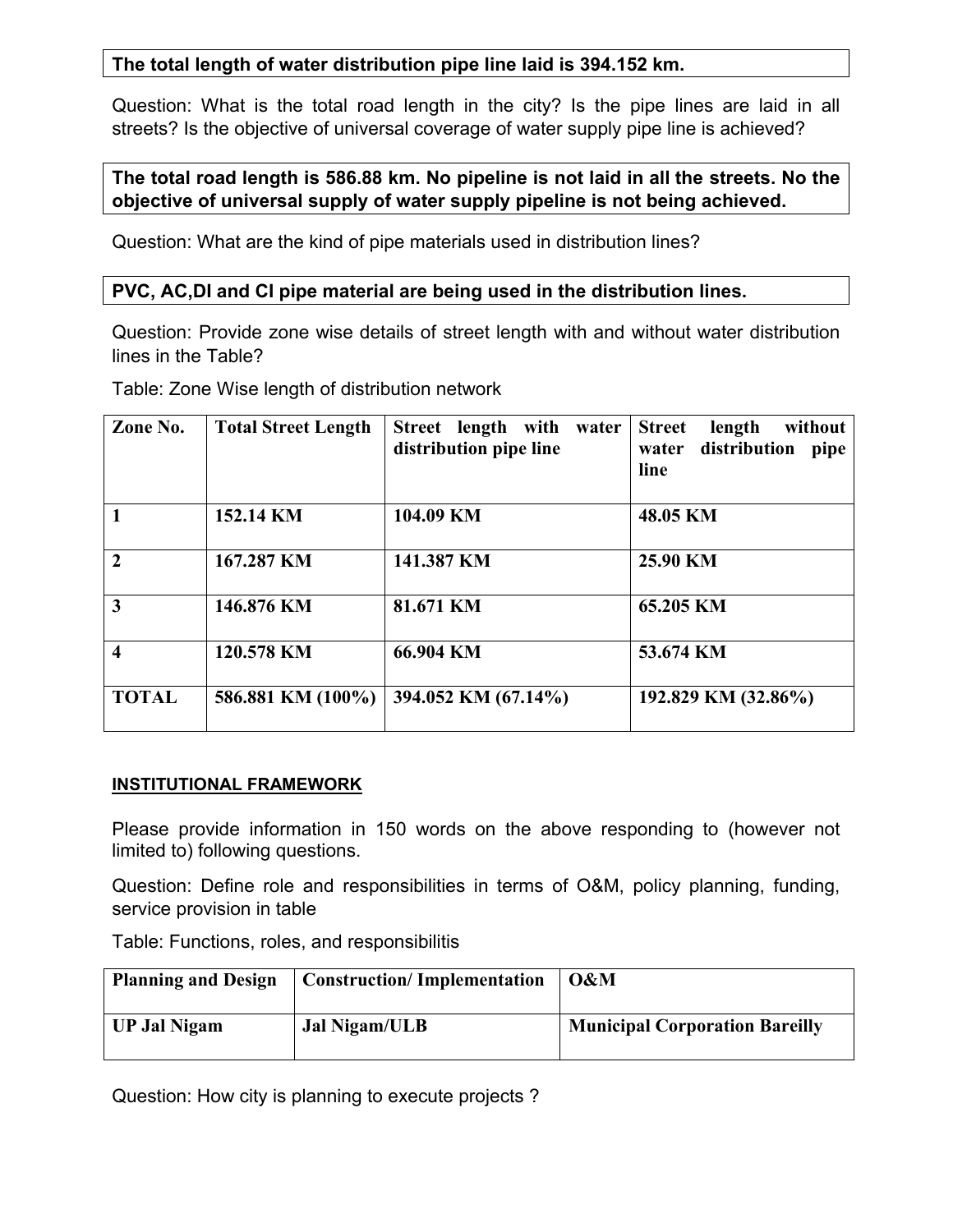**The city has been working in collaboration with Jal Nigam a parastatal body for its water infrastructure projects in the city. In the UIDSSMT scheme the Jal Nigam has constructed 17 elevated water reservoirs and 29 tube wells keeping in mind the expected demand of the city till the year 2042. The city in the future will be working on the same platform till any further orders by the State Government.**

Question: Shall the implementation of project be done by Municipal Corporation or any parastatal body? Please refer para 8.1 of AMRUT guidelines.

**The implementation of the project shall be done by the parastatal body i.e. Jal Nigam.**

## 2. Bridge the Gap

Once the gap between the existing Service Levels is computed, based on initiatives undertaken in different ongoing programs and projects, objectives will be developed to bridge the gaps to achieve universal coverage. (AMRUT Guidelines; para 6.2 & 6.3, Annexure-2; Table 2.1). Each of the identified objectives will be evolved from the outcome of assessment and meeting the opportunity to bridge the gap.

Question: List out initiatives undertaken in different ongoing programs and projects to address these gaps. For this provide details of ongoing projects being carried out for sector under different schemes with status and when the existing projects are scheduled to be completed? Provide information in Table

| S.No. | <b>Name of Project</b>                                                 | <b>Scheme</b><br><b>Name</b> | Cost                            | <b>Month</b><br><sub>of</sub><br>Compilation | <b>Status</b><br>(as on<br>dd mm $2015$ |
|-------|------------------------------------------------------------------------|------------------------------|---------------------------------|----------------------------------------------|-----------------------------------------|
|       | <b>Bareilly</b><br>Water<br><b>Supply</b><br>Reorganization<br>Scheme. | <b>UIDSSMT</b>               | <b>78.04 Crore   March 2016</b> |                                              | 90%<br>$(01-09-$<br>2015                |

Table: Status of Ongoing/ Sanctioned

Question: How much the existing system will able to address the existing gap in water supply system? Will completion of above will improve the coverage of network and collection efficiency? If yes, how much. (100 words)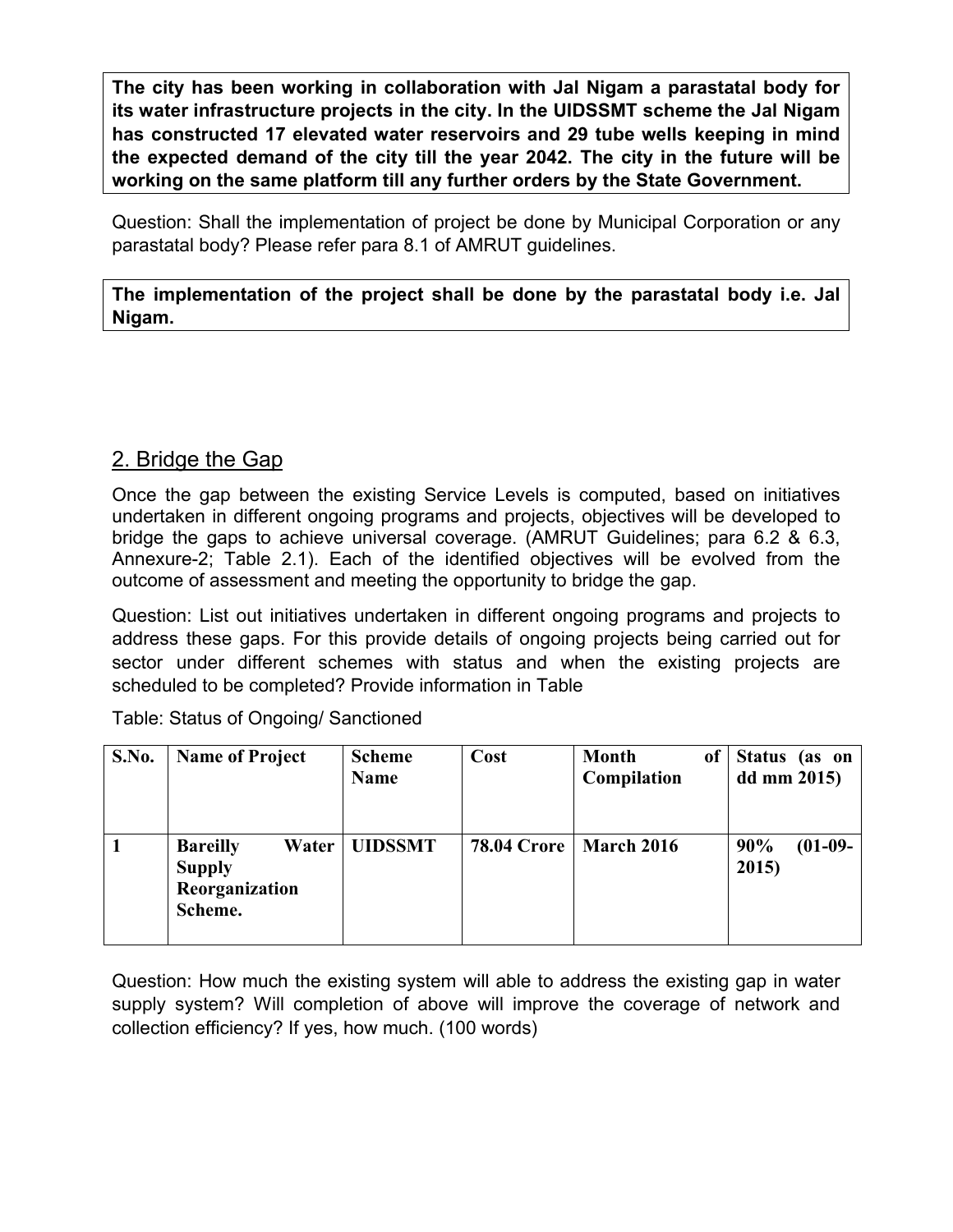**After the hand over of the Bareilly Water Supply Reorganization Project under the UIDSSMT scheme, Municipal Corporation Bareilly will be in a position to cater need of total demand of water supply by 90% and the coverage of the city with water pipeline would be 90%. The only focus would be to give water supply connection to all in the city to increase the imposition and collection of water charges.**

Question: Does the city require additional infrastructure to improve the services? What kind of services will be required to fulfill the gap?

**Yes the city would be requiring certain additional infrastructure to improve the services. The Project under UIDSSMT Scheme was made in consideration of the area that was present in the city limit in the year 2010-11 which has increased therefore in order to take the supply of tap water to these areas 3 more elevated reservoirs and 6 tube wells would be required. In regard to the kind of services we need GIS and Asset Management Units to ascertain hassle free services to all.**

Question: How does the city visualize to take the challenge to rejuvenate the projects by changing their orientation, away from expensive asset replacement programs, to focusing on optimum use of existing assets?

**The Municipal Corporation is looking for various options to ascertain that the life of the assets is increased by conducting regular repairs and maintenance of the assets and utilization of the current infrastructure in the best possible ways to provide services to the citizens of Bareilly in optimum manner.**

Question: Has city conducted assessment of Non RevenueWater ?if yes, what is the NRW level? Is city planning to reduce NRW ?

**The Municipal Corporation Bareilly is planning to conduct ward wise assessment to ascertain the NRW and legalization of the connections. The NRW at present is 30.80%.**

Question: Based on assessment of existing infrastructure and ongoing / sanctioned projects, calculate existing gaps and estimated demand by 2021 for water supply pipe network, number of household to be provided with tap connections, and required enhancement in capacity of water source/ treatment plant (MLD). Gaps in water supply service levels be provided as per Table

| <b>COMPONE</b><br><b>NT</b> | 2015           |                                  |                        | 2021          |            |
|-----------------------------|----------------|----------------------------------|------------------------|---------------|------------|
|                             |                | <b>PRESENT   ONGOING   TOTAL</b> |                        | <b>DEMAND</b> | <b>GAP</b> |
| <b>SOURCE</b>               | <b>118 MLD</b> |                                  | 41.76 MLD   159.76 MLD | 137.48MLD     | O          |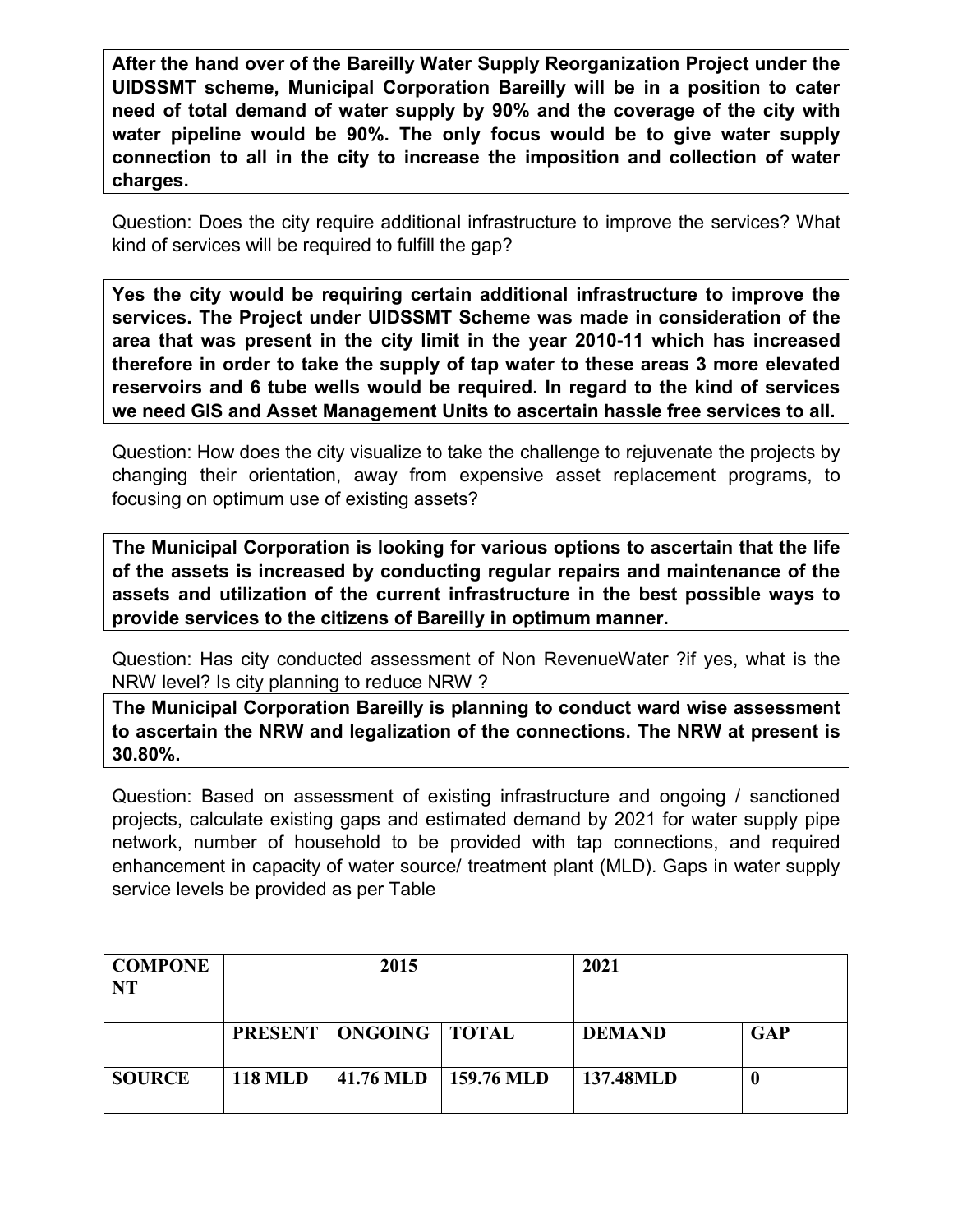| <b>TREATME</b><br><b>NT</b><br><b>CAPACITY</b>                          | <b>118MLD</b><br><i>(chlorinati)</i><br>on) | 41.76MLD<br><i>(chlorinatio)</i><br>n) | 159.76MLD<br>(chlorination) | 137.48<br><b>MLD</b> (chlorination | $\boldsymbol{0}$ |
|-------------------------------------------------------------------------|---------------------------------------------|----------------------------------------|-----------------------------|------------------------------------|------------------|
| <b>ELEVATED</b><br><b>STORAGE</b><br><b>CAPACITY</b>                    | 23.625ML(<br>$25OHT$ )                      | 22.20ML(2)<br><b>90HT</b> )            | 45.825 ML(54<br>OHT)        | 45.825 ML                          | $\boldsymbol{0}$ |
| <b>DISTRIBUT</b><br><b>ION</b><br><b>NETWORK</b><br><b>COVERAG</b><br>E | 394.152<br>Km                               | 147.729<br>Km                          | 541.881 Km                  | 586.881 Km                         | 44 Km            |

#### **OBJECTIVES**

PBased on above, objectives will be developed to bridge the gaps to achieve universal coverage. While developing objectives following question shall be responded so as to arrive at appropriate objective.

Please provide List out objectives to meet the gap in not more than 100 words.

Question: Does each identified objectives will be evolved from the outcome of assessment?

**Yes, the identified objectives will be evolved from the outcome of the assessment.**

Question: Does each objective meet the opportunity to bridge the gap?

#### **Yes, the identified objectives will meet the opportunity to bridge the gap.**

#### 3. Examine Alternatives and Estimate Cost

The objective will lead to explore and examine viable alternatives options available to address these gaps.. These will include out of box approaches. (AMRUT Guidelines; Para 6.4 & 6.8 & 6.9). This will also include review of smart solutions. The cost estimate with broad source of funding will be explored for each. While identifying the possible activities, also examine the ongoing scheme and its solutions including status of completion, coverage and improvement in O&M. Please provide information on the above responding to (however not limited to) following questions.

Question: What are the possible activities and source of funding for meeting out the objectives? (75 words)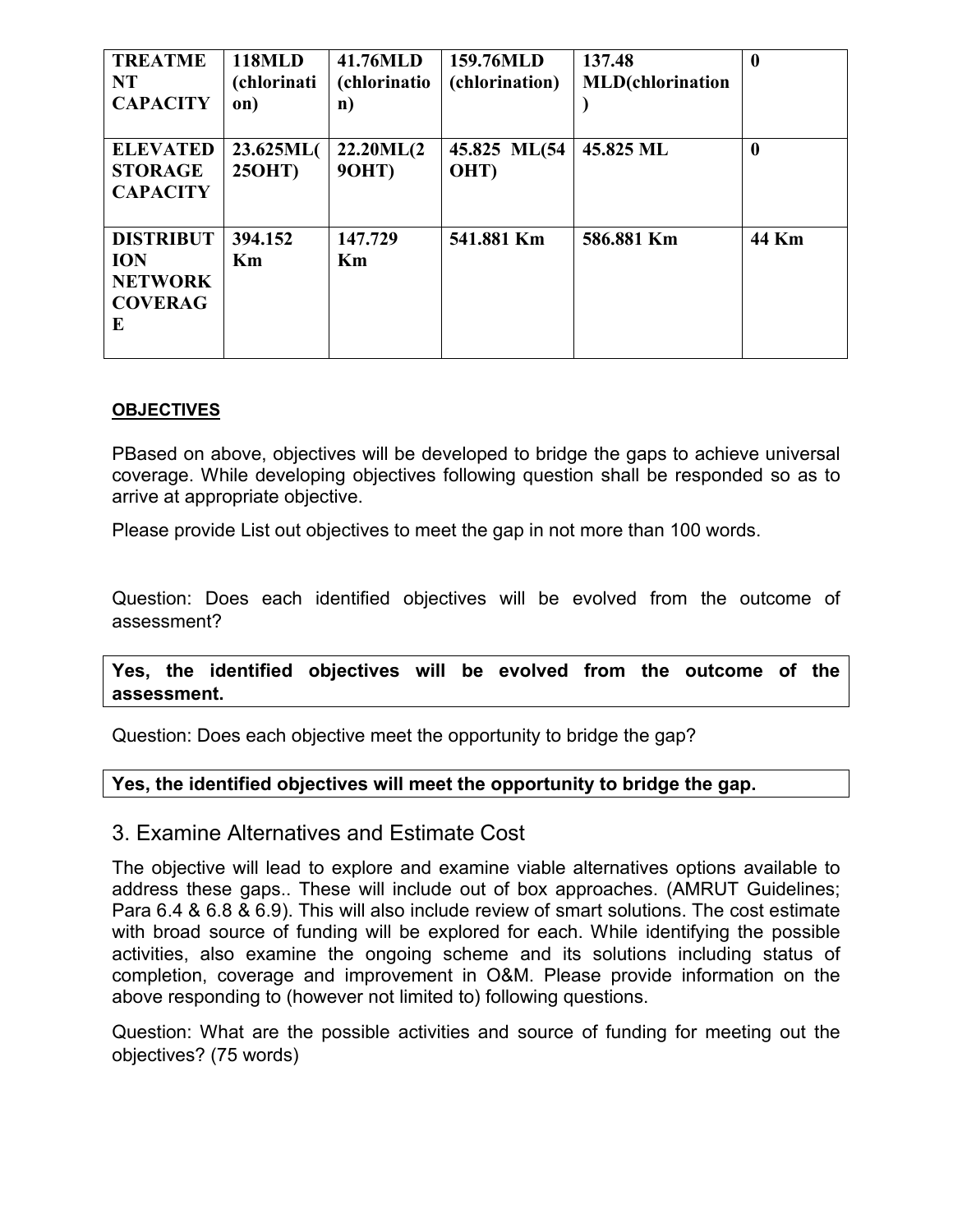#### **The source of funds available are : 1) Municipal Corporation Fund and 2) Fourteenth Finance Commission 3) AMRUT**

Question: How can the activities be converged with other programme like JICA/ ADB funded projects in the city etc? (100 words)

#### **The Municipal Corporation Bareilly does not have other program apart from UIDSSMT.**

Question: What are the options of completing the ongoing activities? (75 words)

**The ongoing project under UIDSSMT are to be completed by March 2016. All the relevant infrastructure has been developed only the laying of pipelines are pending.**

Question: How to address the bottlenecks in the existing project and lessons learnt during implementation of these projects? (75 words)

**The Bottlenecks would be addressed are how to maximum utilize the present infrastructure to achieve better delivery of services, this would be addressed through Capacity Building program.**

Question: What measures may be adopted to recover the O&M costs? (100 words)

**The Operation and maintenance cost and the recovery would be increased by addressing the problem of NRW and legalization of illegal connection.**

Question: Will metering system for billing introduced?

**Metering System for billing will be proposed for the commercial properties.**

Question: Whether reduction in O&M cost by addressing NRW levels be applied? (75 words)

#### **Yes after addressing the NRW there would be better recovery of O&M cost.**

Question: Does each objective meet the opportunity to bridge the gap?

#### **Yes, each objective has the opportunity to bridge the gap.**

THE ALTERNATIVE ACTIVITIES TO MEET THESE ACTIVITIES BE DEFINED AS PER TABLE

Table: Alternative Activities To Meet Objectives

| Sr. | <b>OBJECTIVE</b> | <b>ACTIVITIES</b> | <b>FINANCING</b> |
|-----|------------------|-------------------|------------------|
| No. |                  |                   | <b>SOURCE</b>    |
|     |                  |                   |                  |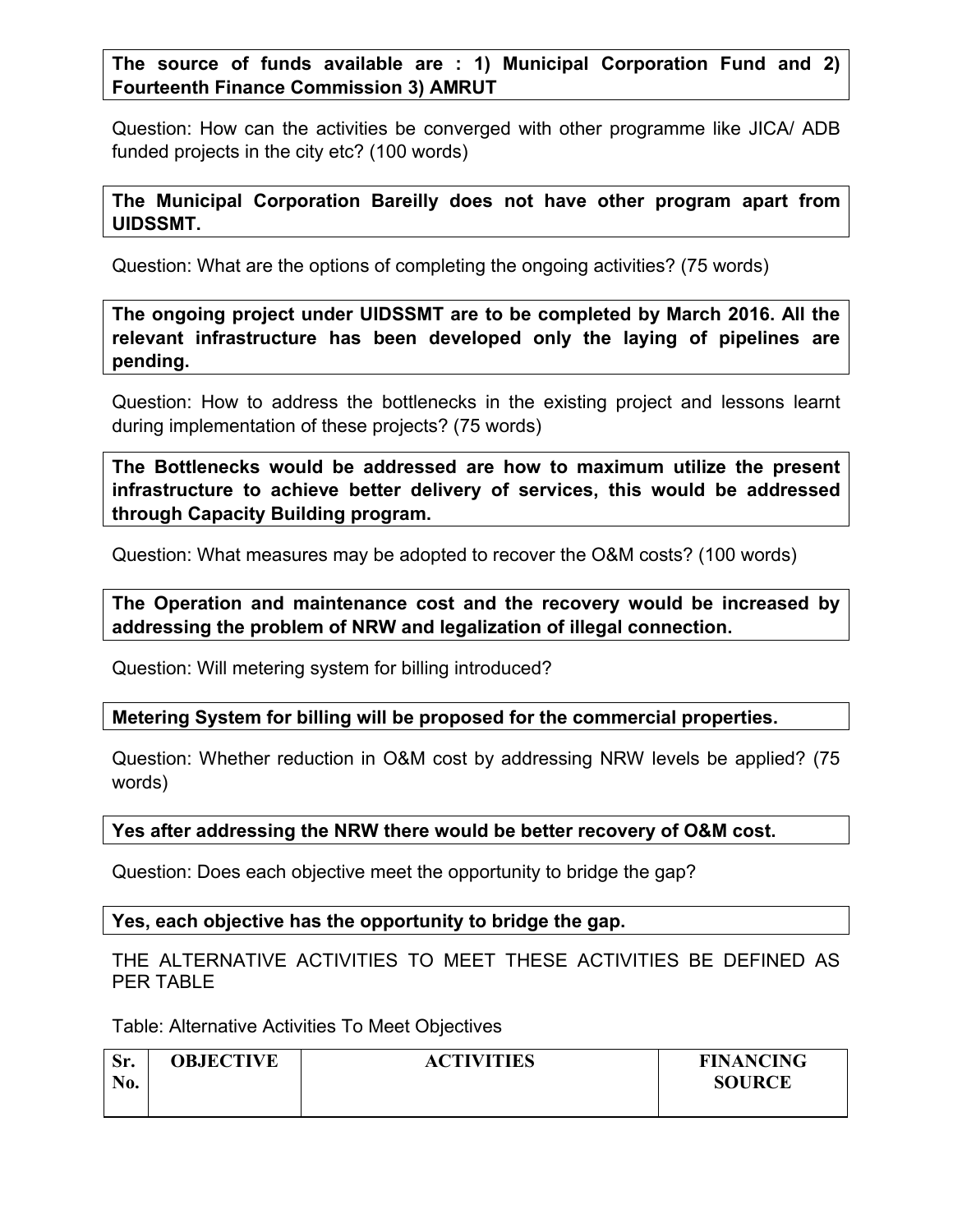| $\mathbf{1}$   | <b>ACHIEVE</b><br>ΤO<br><b>UNIVERSAL</b> | <b>HOLD</b><br>1) INCREASE<br><b>HOUSE</b><br>& AUTHORISED<br><b>CONNECTIONS</b> | <b>AMRUT-50%</b><br>and<br>50% from ULB and |
|----------------|------------------------------------------|----------------------------------------------------------------------------------|---------------------------------------------|
|                | <b>COVERAGE</b>                          | /ILLEGAL                                                                         | <b>State</b>                                |
|                |                                          | 2) GAP IN EXISTING WATER SUPPLY-                                                 |                                             |
|                |                                          | <b>LENGTH</b><br><b>WITH</b><br><b>HOUSEHOLD</b>                                 |                                             |
|                |                                          | <b>CONNECTIONS</b>                                                               |                                             |
|                |                                          | 3) EXPANSION OF WATER<br><b>SUPPLY</b>                                           |                                             |
|                |                                          | DISTRIBUTION WITH HOUSEHOLD                                                      |                                             |
|                |                                          | <b>CONNECTION-UNCOVERED POCKETS</b>                                              |                                             |
| $\overline{2}$ | <b>TO INCREASE PER</b>                   | 1) REBORE TUBE WELLS                                                             | <b>AMRUT-50%</b><br>and                     |
|                | <b>CAPITA</b><br><b>SUPPLY</b>           | 2) AUGMENTATION OF NEW WATER                                                     | 50% from ULB and                            |
|                | (LPCD)                                   | <b>PRODUCTION</b><br><b>SYSTEMS</b><br><b>(TUBE</b>                              | <b>State</b>                                |
|                |                                          | WELL)                                                                            |                                             |
|                |                                          | 3) NEW OVER HEAD WATER TANKS                                                     |                                             |
|                |                                          | $(O.H.T)$ ML                                                                     |                                             |
|                |                                          |                                                                                  |                                             |
| $\overline{3}$ | <b>MAKE</b><br>ΤO                        | 1) REPLACEMENT OF OLD<br><b>LINES</b>                                            | <b>AMRUT-50%</b><br>and                     |
|                | <b>SYSTEM</b>                            | CHOCKED, DAMAGED, DEFUNGED, SL                                                   | 50% from ULB and                            |
|                | <b>EFFICIENT</b><br>BY                   | <b>UICE VALVE)</b>                                                               | <b>State</b>                                |
|                | <b>NRW</b>                               | 2) 100%<br><b>IMPLEMENTATION</b><br><b>OF</b>                                    |                                             |
|                | <b>REDUCTION</b>                         | <b>METERING (TUBEWELLS)</b>                                                      |                                             |
|                |                                          | 3) AUTOMISATION OF TUBE<br><b>WELL</b>                                           |                                             |
|                |                                          | <b>THORUGH SCADA</b>                                                             |                                             |
| $\overline{4}$ | <b>TO IMPROVE THE</b>                    | 1) WATER TESTING LAB AND DEVICES                                                 | <b>AMRUT-50%</b><br>and                     |
|                | <b>QUALITY</b><br><b>OF</b>              |                                                                                  | 50% from ULB and                            |
|                | <b>WATER</b>                             |                                                                                  | <b>State</b>                                |
|                |                                          |                                                                                  |                                             |
| 5              | ΤO<br><b>MAKE</b>                        | <b>INEFFICIENT</b><br>1) REPLACEMENT<br><b>OF</b>                                | <b>AMRUT-50%</b><br>and                     |
|                | <b>SYSTEM ENERGY</b>                     | <b>PUMPS.</b>                                                                    | 50% from ULB and                            |
|                | <b>EFFICIENT</b>                         |                                                                                  | <b>State</b>                                |
|                |                                          |                                                                                  |                                             |

#### 4. Citizen Engagement

ULBs will organize and conduct city level citizen consultation and receive feedback on the suggested alternatives and innovations. Each alternative will be discussed with citizens and activities to be taken up will be prioritized to meet the service level gaps. ULB will prioritize these activities and their scaling up based on the available resources. (AMRUT Guidelines; Para 6.6, 6.7 & 7.2). Please explain following questions in not more than 200 words detailing out the needs, aspirations and wishes of the local people.

Question: Has all stakeholders involved in the consultation?

**Yes all stake holder have been consulted and would be consulted on every step required in the future for all projects. Last meeting held on 18/09/2015 with elected representative**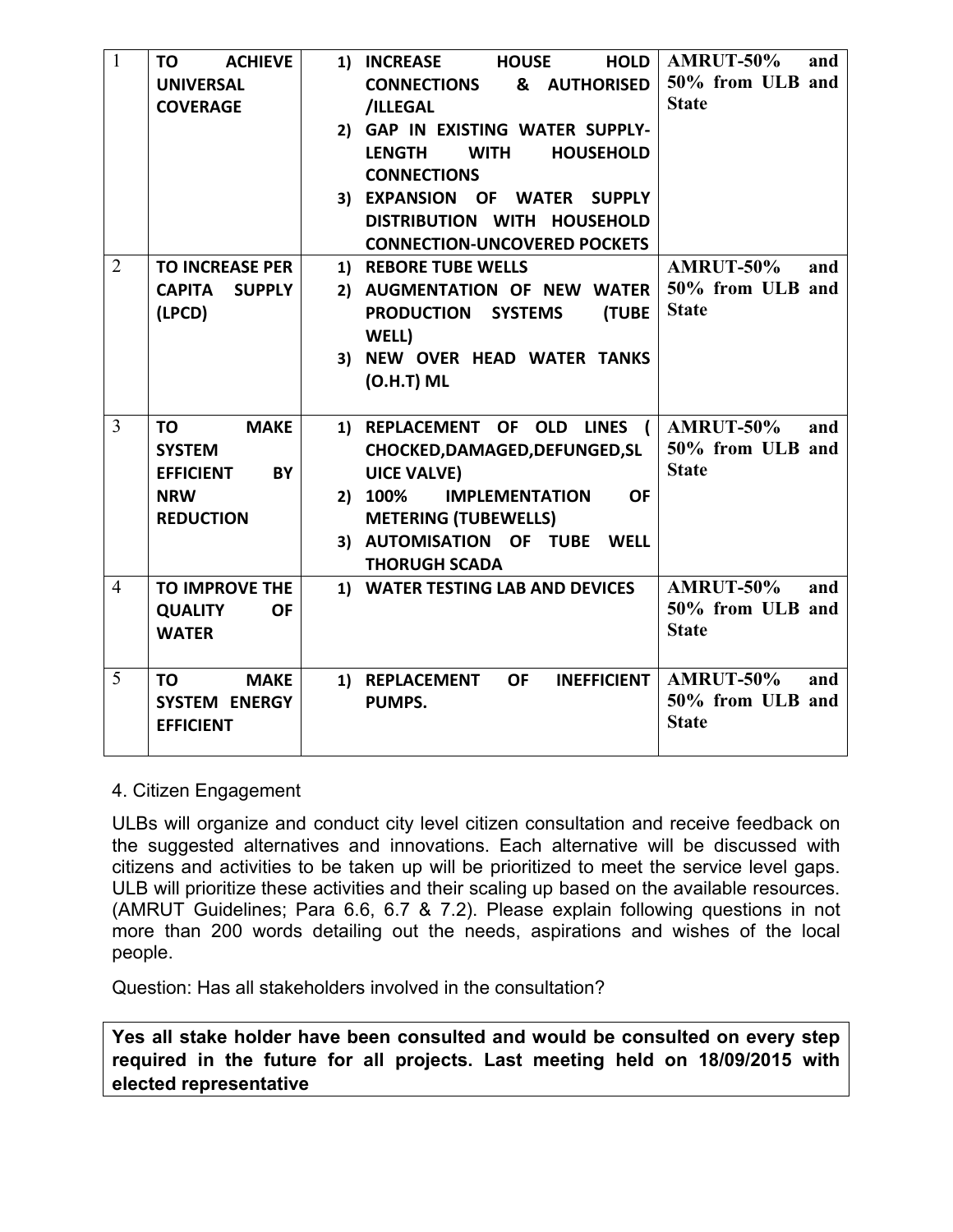Question: Has ward/ zone level consultations held in the city?

**Yes, all the Elected Representatives have been in touch with the citizens of their respective wards and have been consulting over the role of Municipal Corporation Bareilly to give better services to the citizens in their respective wards.**

Question: Has alternative proposed above are crowd sourced?

**No,** 

Question: What is feedback on the suggested alternatives and innovations?

#### **Feedback on the suggested alternatives and innovations are being considered.**

Question: Has alternative taken up for discussions are prioritized on the basis of consultations?

**Yes, alternatives taken up for discussions are prioritized on the basis of consultations.**

Question: What methodology adopted for prioritizing the alternatives?

Alternatives have been prioritized based on demand raised through consultation with citizens, officials and parastatal agencies. The activities have been prioritized considering the recovery of cost from the various wards and zones.

#### 5. Prioritize Projects

Based on the citizen engagement, ULB will prioritize these activities and their scaling up based on the available resources to meet the respective objectives. While prioritizing projects, please reply following questions in not more than 200 words.

Question: What are sources of funds?

**The source of funds available are : 1) Municipal Corporation Fund and 2) Fourteenth Finance Commission 3) AMRUT**

Question: Has projects been converged with other program and schemes?

**Yes, it might be converged but as of now it is not falling under any other program or scheme.**

Question: Has projects been prioritized based on "more with less" approach?

**Yes the projects are being prioritized based on "more with less" approach**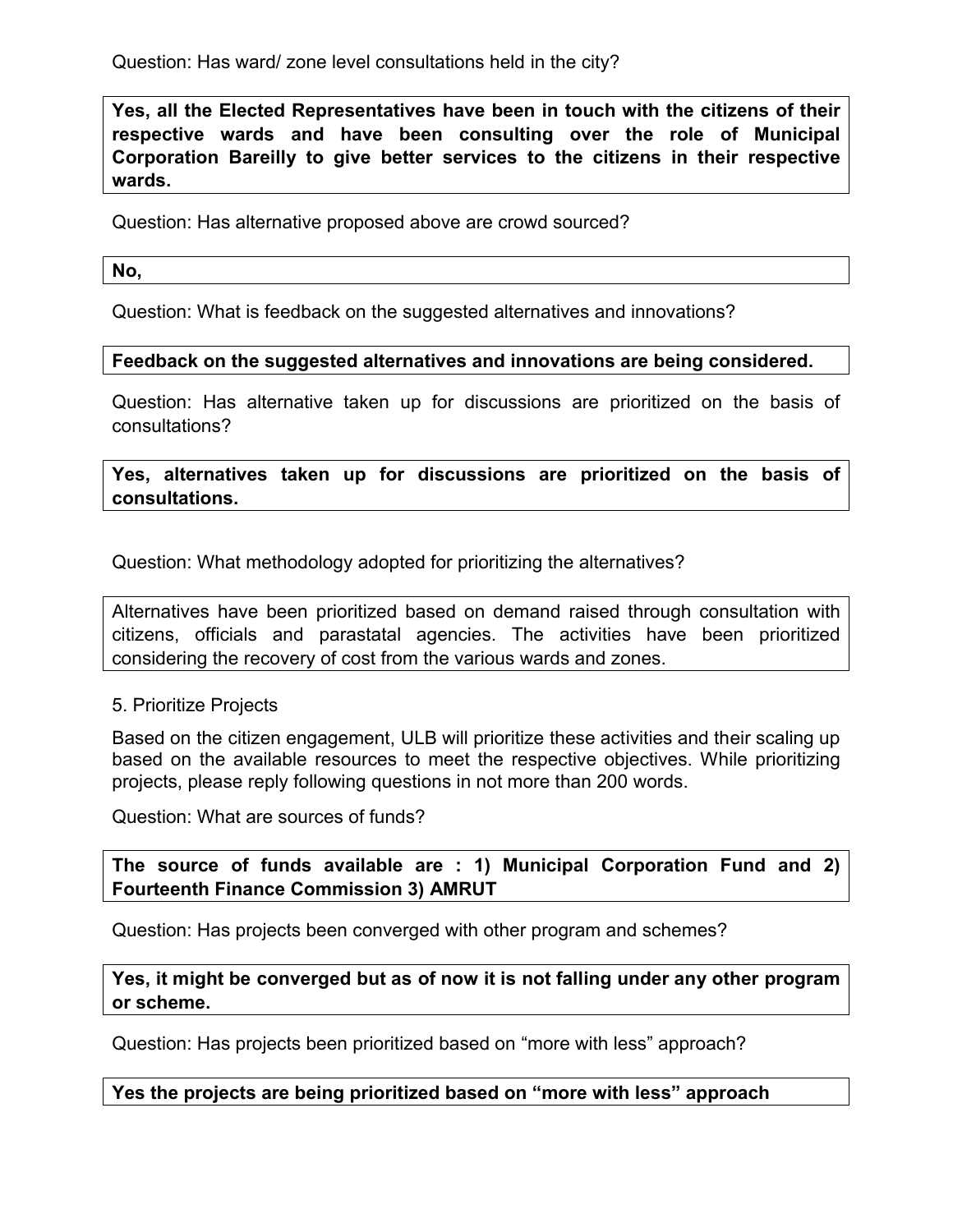Question: Has the universal coverage approach indicated in AMRUT guidelines followed for prioritization of activities?

**Yes, universal coverage approach indicated in AMRUT guidelines has been followed for prioritization of activities**

# **6. Conditionalities**

Describe in not more than 300 words the Conditionalities of each project in terms of availability of land, environmental obligation and clearances, required NOC, financial commitment, approval and permission needed to implement the project.

The only conditionality to be followed is availability of land for the infrastructure development that needs to be done.

# **7. Resilience**

Required approvals will be sought from ULBs and competent authority and resilience factor would be built in to ensure environmentally sustainable water supply scheme. Describe in not more than 300 words regarding resilience built in the proposals.

Yes, resilience factor would be built in to ensure environmentally sustainable water supply scheme.All the norms are being followed in the development of structures.

# **8. Financial Plan**

Once the activities are finalized and prioritized after consultations, investments both in terms of capital cost and O&M cost has to be estimated. (AMRUT Guidelines; para 6.5) Based on the investment requirements, different sources of finance have to be identified. Financial Plan for the complete life cycle of the prioritized development will be prepared. (AMRUT Guidelines; para 4, 6.6, 6.12, 6.13 & 6.14). The financial plan will include percentage share of different stakeholders (Centre, State and City) including financial convergence with various ongoing projects. While preparing finance plan please reply following questions in not more than 250 words

Question: How the proposed finance plan is structured for transforming and creating infrastructure projects?

**The proposed finance plan would be laying more stress on the optimum utilization of the present infrastructure and the upcoming infrastructure (UIDSSMT) and then on creating new infrastructure projects. The plan would be break up into year wise time frame in which the Zone wise service implementation fund requirement would be projected and simultaneously the areas where to asset replacement is required and additional infrastructure required would be ascertained phase wise.**

Question: list of individual projects which is being financed by various stakeholders ?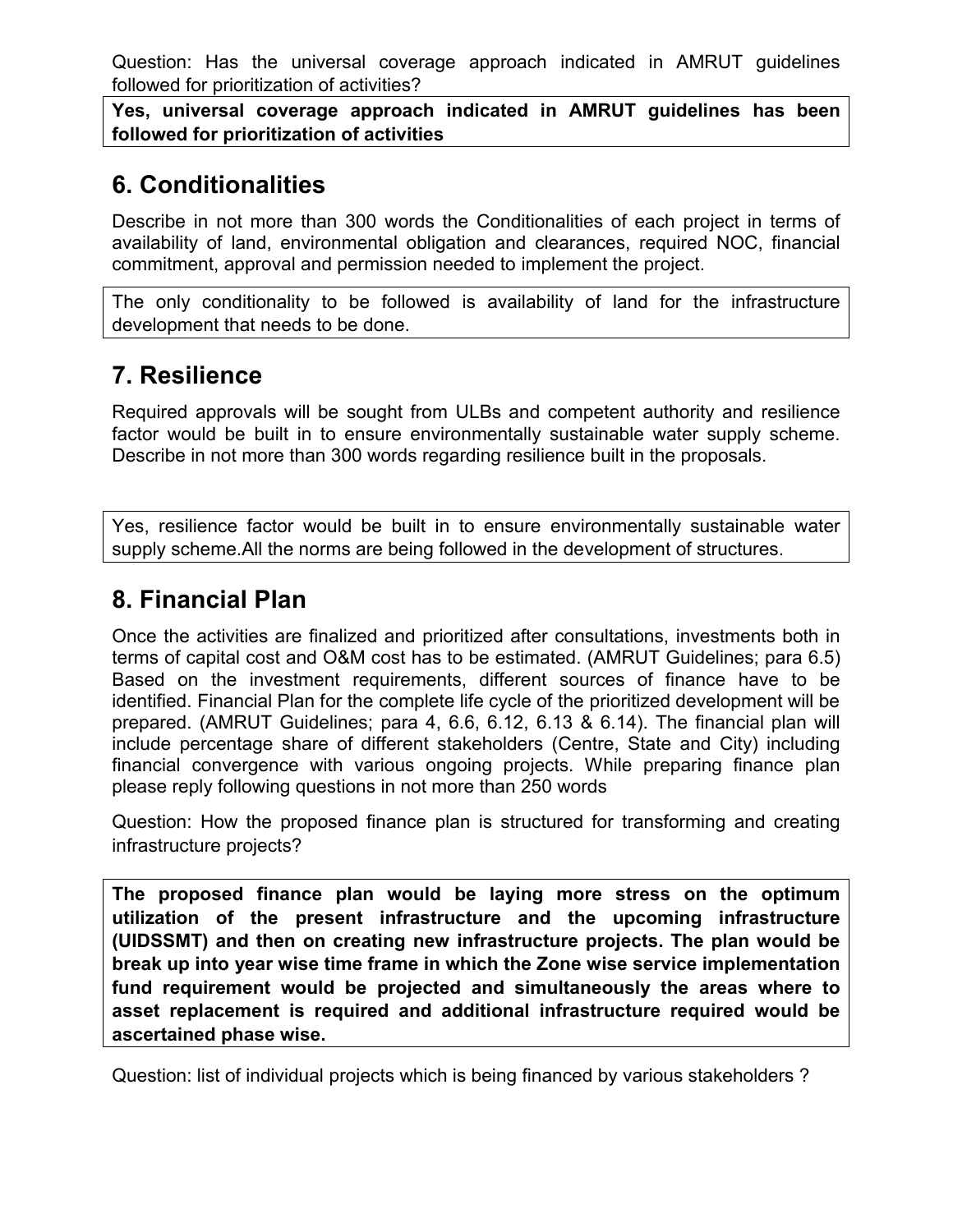#### **Project under UIDSSMT is being financed by Center/State/Municipal Corporation Bareilly.**

Question: Has financial plan prepared for identified projects based on financial convergence and consultation with funding partners?

#### **Yes, the financial plan has been planned after due consultation with the state.**

Question: Is the proposed financial structure is sustainable? If so then whether project has been categorized based on financial considerations ?

**Yes the project financial structure is sustainable. Yes the project has been categorized on the basis of financial consideration.** 

Question: Have the financial assumptions been listed out ?

**Yes, to cater the financial need for the Infrastructure development, the share of Municipal Corporation Bareilly will be sourced from either 14th Finance Commission or Municipal Corporation Fund. If thesame is not possible project loan would be taken from any of the Banks to develop the projects.**

Question: Does financial plan for the complete life cycle of the prioritized development?

**No the life cycle cost has not been considered however will consider the same while compiling the DPR of the same.**

Question: does financial plan include percentage share of different stakeholders (Centre, State, ULBs)

**The Percentage share of different stake holders has been considered in the financial plan.**

Question: Does it include financial convergence with various ongoing projects.

**These are individually independent project and no financial convergence is done. However we would be indulging in financial convergence at a later stage.**

Question: Does it provide year-wise milestones and outcomes ?

**Yes the plan provide year wise milestones and outcome.**

DETAILS IN FINANCIAL PLAN SHALL BE PROVIDED AS PER TABLE 8.1, 8.2, 8.3, 8.4 AND 8.5. THESE TABLES ARE BASED ON AMRUT GUIDELINES TABLES 2.1, 2.2, 2.3.1, 2.3.2, AND 2.5.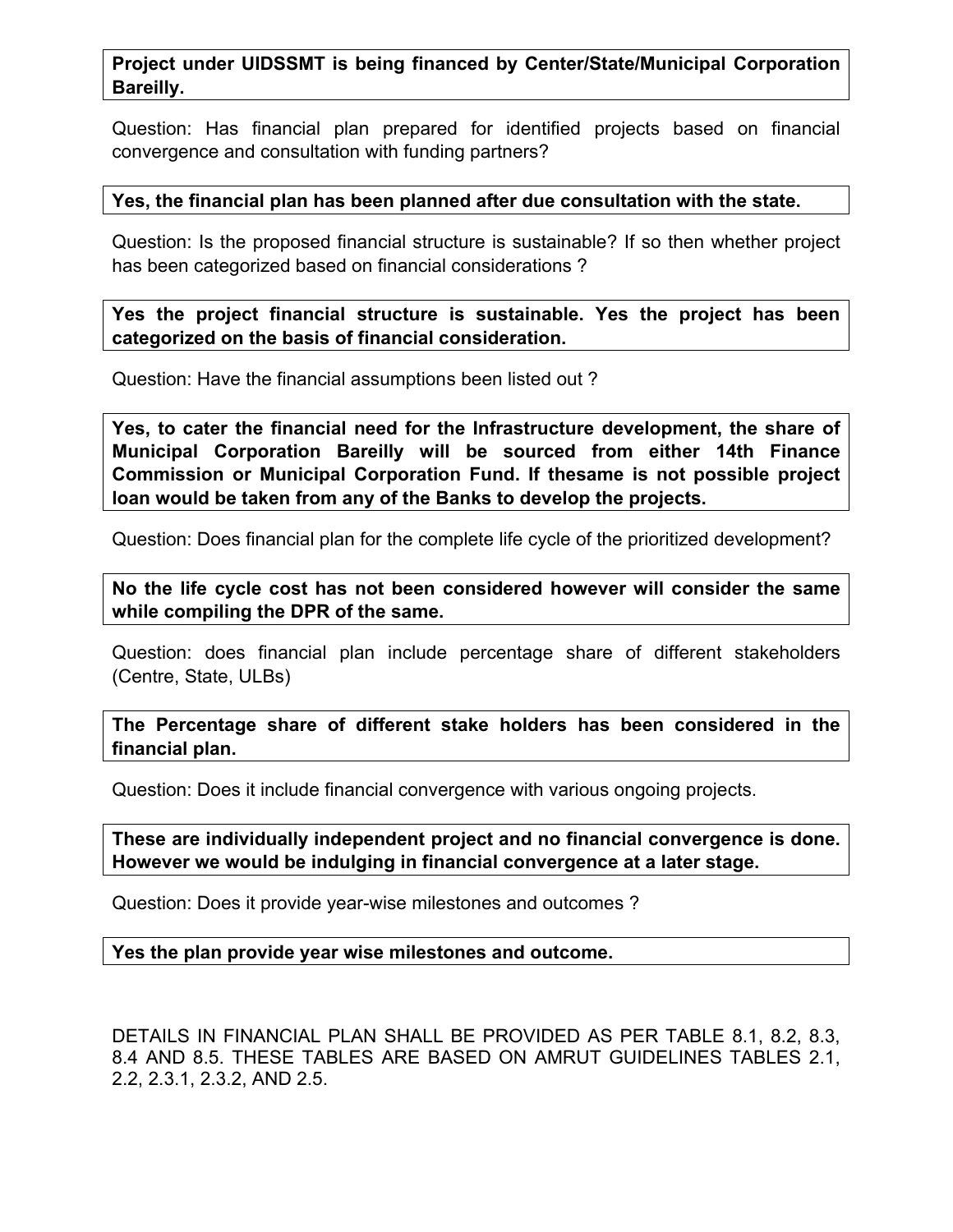Table 8.1 Master Plan of Water Supply Projects for Mission period

(As per Table 2.1of AMRUT guidelines)

(Amount in Rs. Cr)

| S.N             | <b>OBJECTIVE</b>            | <b>AVTIVITY</b>                  | <b>Priority</b> | Year in  | <b>Year</b> in | <b>Estimate</b>    |
|-----------------|-----------------------------|----------------------------------|-----------------|----------|----------------|--------------------|
| $\mathbf{0}$ .  |                             |                                  | number          | which to | which          | d Cost             |
|                 |                             |                                  |                 | be       | be<br>to       |                    |
|                 |                             |                                  |                 | impleme  | complet        |                    |
|                 |                             |                                  |                 | nted     | ed             |                    |
|                 |                             |                                  |                 |          |                |                    |
| $\mathbf{1}$    | <b>ACHIEVE</b><br>TO        | <b>INCREASE HOUSE HOLD</b>       | $\mathbf{1}$    | 2016     | 2019           | $.375$ Cr          |
|                 | <b>UNIVERSAL</b>            | <b>CONNECTIONS &amp;</b>         |                 |          |                |                    |
|                 | <b>COVERAGE</b>             | <b>AUTHORISED /ILLEGAL (Rs.</b>  |                 |          |                |                    |
|                 |                             | 1875 HH X 2000 Rs                |                 |          |                |                    |
|                 |                             |                                  |                 |          |                |                    |
| $\overline{2}$  | <b>COVERAGE</b>             | <b>GAP IN EXISTING WATER</b>     | $\mathbf{1}$    | 2016     | 2019           | 13.5 <sub>cr</sub> |
|                 | <b>WATER</b><br><b>OF</b>   | <b>SUPPLY-LENGTH WITH</b>        |                 |          |                |                    |
|                 | <b>SUPPLY</b>               | <b>HOUSEHOLD</b>                 |                 |          |                |                    |
|                 | <b>DISTRIBUTIO</b>          | <b>CONNECTIONS (Rs. 30 Lacs</b>  |                 |          |                |                    |
|                 | <b>N LINE</b>               | $*$ 45 Kms)                      |                 |          |                |                    |
| 3               | <b>ACHIEVE</b><br>TO        | <b>EXPANSION OF WATER</b>        | $\mathbf{1}$    | 2016     | 2019           | 3 <sub>cr</sub>    |
|                 | <b>UNIVERSAL</b>            | <b>SUPPLY DISTRIBUTION</b>       |                 |          |                |                    |
|                 | <b>COVERAGE</b>             | <b>WITH HOUSEHOLD</b>            |                 |          |                |                    |
|                 |                             | <b>CONNECTION-UNCOVERED</b>      |                 |          |                |                    |
|                 |                             | POCKETS(Rs. 30 Lacs * 10         |                 |          |                |                    |
|                 |                             | Kms)                             |                 |          |                |                    |
| $\overline{4}$  | <b>TO INCREASE</b>          | <b>AUGMENTATION OF NEW</b>       | $\overline{2}$  | 2018     | 2019           | 2.1 Cr             |
|                 | <b>PER</b><br><b>CAPITA</b> | <b>WATER PRODUCTION</b>          |                 |          |                |                    |
|                 | <b>SUPPLY</b>               | <b>SYSTEMS (TUBE WELL)</b>       |                 |          |                |                    |
|                 | (LPCD)                      | (Rs. $35$ Lacs $*$ 6             |                 |          |                |                    |
|                 |                             | <b>TubeWells</b> )               |                 |          |                |                    |
|                 |                             |                                  |                 |          |                |                    |
| 5               |                             | <b>REBORE TUBE WELLS</b>         | $\overline{2}$  | 2018     | 2019           | 3.48 Cr            |
|                 |                             | (Rs. 29 Lacs * 12)               |                 |          |                |                    |
|                 |                             | <b>TubeWells)</b>                |                 |          |                |                    |
|                 |                             |                                  |                 |          |                |                    |
| 6               |                             | <b>NEW OVER HEAD WATER</b>       | $\overline{2}$  | 2018     | 2019           | 2.709 Cr           |
|                 |                             | <b>TANKS (O.H.T) ML</b>          |                 |          |                |                    |
|                 |                             | (Rs. 9.03 Lacs * 3)              |                 |          |                |                    |
|                 |                             | <b>TubeWells</b> )               |                 |          |                |                    |
|                 |                             |                                  |                 |          |                |                    |
| $7\phantom{.0}$ | <b>MAKE</b><br>TO           | A.) REPLACEMENTOFOLDLIN          | $\mathbf{3}$    | 2017     | 2019           | 8.75 Cr            |
|                 | <b>SYSTEM</b>               | <b>ES</b>                        |                 |          |                |                    |
|                 | EFFICIENT BY                | (CHOCKED, DAMAGED, DEF           |                 |          |                |                    |
|                 | <b>NRW</b>                  | <b>UNGED, SLUICE VALVE) (Rs.</b> |                 |          |                |                    |
|                 | <b>REDUCTION</b>            | 25 Lacs * 35 Kms)                |                 |          |                |                    |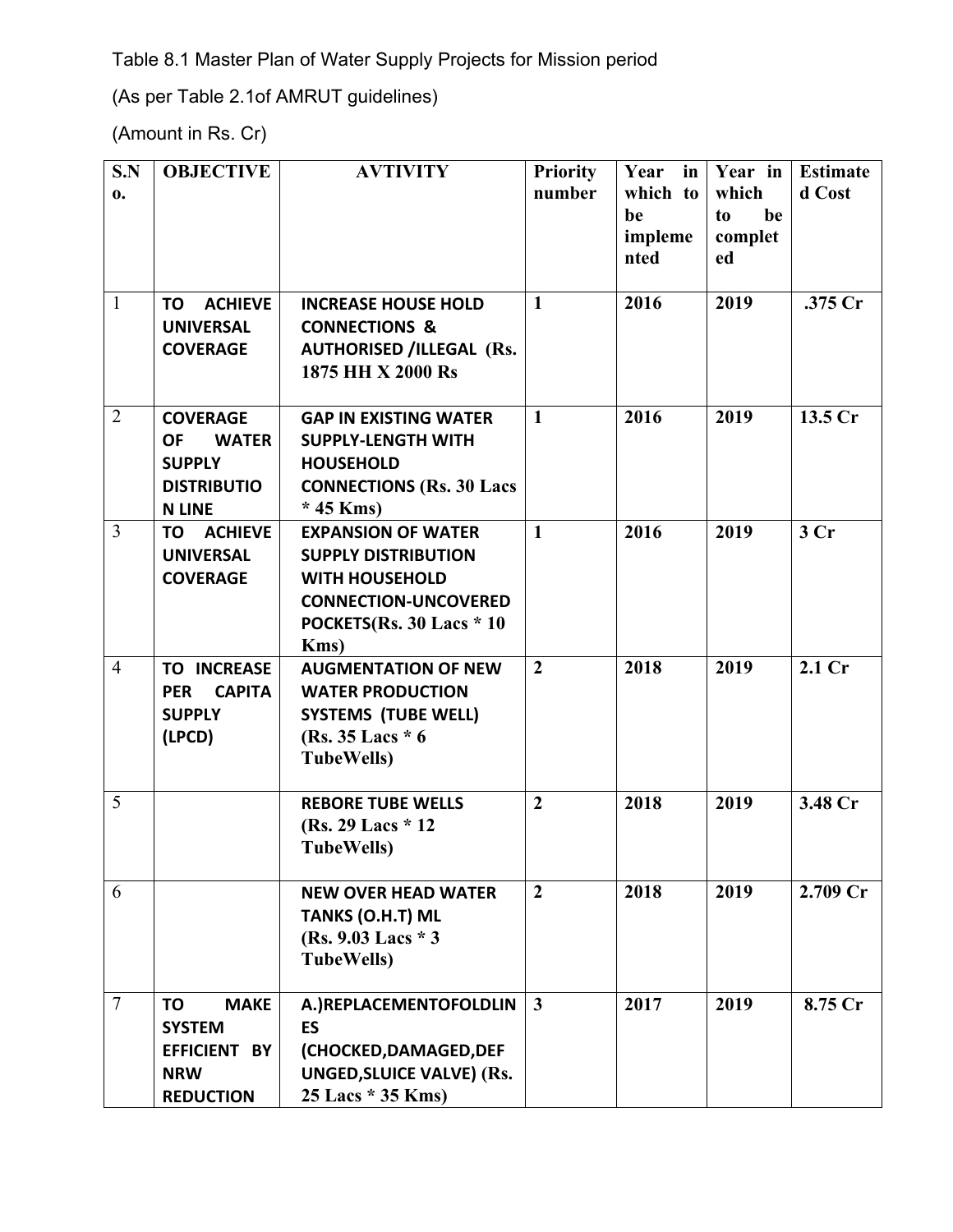| 8  |                                                                         | <b>100% IMPLEMENTATION</b><br>OF METERING<br>(TUBEWELLS) (Rs. 2 Lacs *<br>56 Tube-Wells)       | 3                       | 2017 | 2019 | $1.12$ Cr          |
|----|-------------------------------------------------------------------------|------------------------------------------------------------------------------------------------|-------------------------|------|------|--------------------|
| 9  |                                                                         | <b>AUTOMISATION OF TUBE</b><br><b>WELL THORUGH SCADA(Rs.</b><br>2.4 Lacs * 29 TubeWells)       | 3                       | 2017 | 2019 | 0.69 <sub>cr</sub> |
| 10 | <b>IMPROVE</b><br>TO I<br>THE QUALITY<br><b>OF WATER</b>                | <b>WATER TESTING LAB AND</b><br><b>DEVICES</b>                                                 | $\overline{\mathbf{4}}$ | 2018 | 2019 | 2Cr                |
| 11 | TO<br><b>MAKE</b><br><b>SYSTEM</b><br><b>ENERGY</b><br><b>EFFICIENT</b> | <b>REPLACEMENT OF</b><br><b>INEFFICIENT PUMPS.</b><br>(Rs. 20 Lacs * 19)<br><b>TubeWells</b> ) | 5                       | 2020 | 2021 | 3.8 Cr             |
|    |                                                                         | <b>TOTAL</b>                                                                                   |                         |      |      | $41.5$ Cr          |

## MASTER SERVICE LEVELS IMPROVEMENTS DURING MISSION PERIOD

(As per Table 2.2 of AMRUT guidelines)(Amount in Rs. Cr)

| Sr. | <b>OBJECTIV</b>      | <b>PROJECT NAME</b>                           | <b>PHYSICAL</b>     | <b>CHANGE</b>    | Estimat                       |                    |                    |
|-----|----------------------|-----------------------------------------------|---------------------|------------------|-------------------------------|--------------------|--------------------|
| No. | E                    |                                               | <b>COMPONENTS</b>   | <b>LEVELS</b>    |                               |                    | ed Cost            |
|     |                      |                                               |                     |                  |                               |                    |                    |
|     |                      |                                               |                     | Indicator        | Existi<br>ng<br>$(As-$<br>in) | After<br>$(To-be)$ |                    |
| 1)  | <b>ACHIEVE</b><br>TO | <b>INCREASE HOUSE</b>                         | 1875 HH X           | <b>Universal</b> | 46.8%                         | 100%               | .359 Cr            |
|     | <b>UNIVERSAL</b>     | <b>INCREASE HOUSE</b>                         | <b>2000 Rs</b>      | Coverage         |                               |                    |                    |
|     | <b>COVERAGE</b>      | <b>HOLD</b>                                   |                     |                  |                               |                    |                    |
|     |                      | <b>CONNECTIONS &amp;</b><br><b>AUTHORISED</b> |                     | 100%             |                               |                    |                    |
|     |                      | /ILLEGAL (Rs.                                 |                     |                  |                               |                    |                    |
|     |                      | 1875 HH X 2000                                |                     |                  |                               |                    |                    |
|     |                      | <b>Rs</b>                                     |                     |                  |                               |                    |                    |
|     |                      |                                               |                     |                  |                               |                    |                    |
|     |                      | <b>GAP IN EXISTING</b>                        | (Rs. 30 Lacs $*$ 45 | <b>Universal</b> | 46.8%                         | 100%               | 13.5 <sub>cr</sub> |
|     |                      | <b>WATER SUPPLY-</b>                          | Kms)                | Coverage         |                               |                    |                    |
|     |                      | <b>LENGTH WITH</b>                            |                     |                  |                               |                    |                    |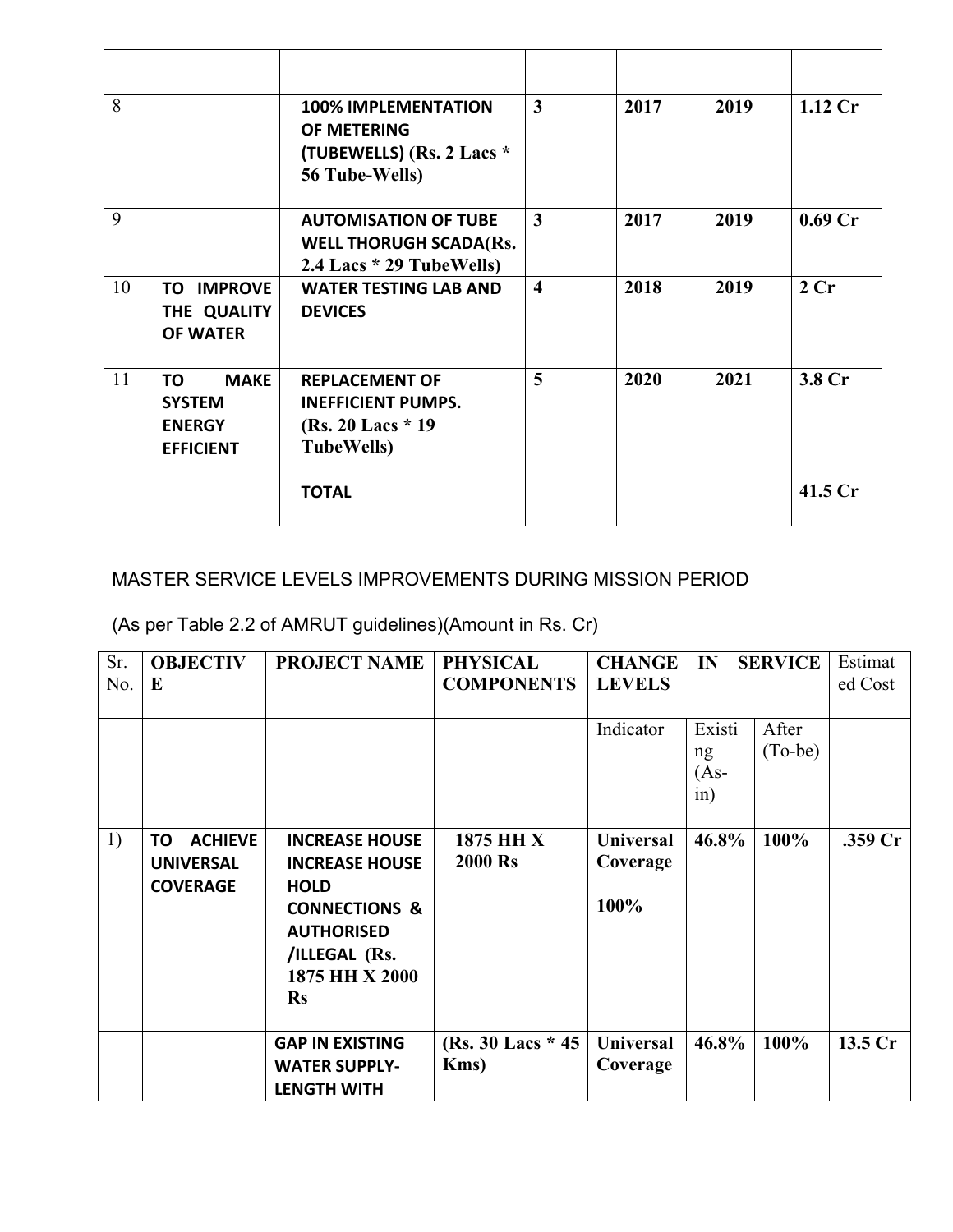|                |                                                                                                    | <b>HOUSEHOLD</b>                                                                                                                                  |                                                                        | 100%                                 |                        |                    |                    |
|----------------|----------------------------------------------------------------------------------------------------|---------------------------------------------------------------------------------------------------------------------------------------------------|------------------------------------------------------------------------|--------------------------------------|------------------------|--------------------|--------------------|
|                |                                                                                                    | <b>CONNECTIONS</b>                                                                                                                                |                                                                        |                                      |                        |                    |                    |
|                |                                                                                                    | <b>EXPANSION OF</b><br><b>WATER SUPPLY</b><br><b>DISTRIBUTION</b><br><b>WITH HOUSEHOLD</b><br>d)CONNECTION-<br><b>UNCOVERED</b><br><b>POCKETS</b> | (Rs. 30 Lacs * 10)<br>Kms)                                             | <b>Universal</b><br>Coverage<br>100% | 46.8%                  | 100%               | 3Cr                |
| $\overline{2}$ | <b>TO INCREASE</b><br>PER CAPITA<br><b>SUPPLY</b><br>(LPCD)                                        | <b>REBORE TUBE</b><br><b>WELLS</b>                                                                                                                | (Rs. 29 Lacs $*$ 12<br><b>TubeWells</b> )                              | <b>LPCD</b>                          | 126<br><b>LPCD</b>     | 155<br><b>LPCD</b> | 3.48 Cr            |
|                |                                                                                                    | <b>AUGMENTATION</b><br>OF NEW WATER<br><b>PRODUCTION</b><br><b>SYSTEMS (TUBE</b><br>WELL)                                                         | (Rs. 35 Lacs $*$ 6  <br><b>TubeWells</b> )                             | <b>LPCD</b>                          | 126<br><b>LPCD</b>     | 167<br><b>LPCD</b> | 2.1 Cr             |
| $\overline{3}$ | <b>MAKE</b><br><b>TO</b><br><b>SYSTEM</b><br><b>EFFICIENT BY</b><br><b>NRW</b><br><b>REDUCTION</b> | <b>REPLACEMENT OF</b><br><b>OLD LINES (</b><br><b>CHOCKED, DAMAG</b><br><b>ED, DEFUNGED, SLUI</b><br><b>CE VALVE)</b>                             | (Rs. 25 Lacs * 35   NRW)<br>Kms)                                       |                                      | 30.80<br>$\frac{0}{0}$ | 22%                | 8.75 Cr            |
|                |                                                                                                    | 100%<br><b>IMPLEMENTATION</b><br>OF METERING<br>(TUBEWELLS)                                                                                       | (Rs. 2 Lacs $* 56$ )<br><b>TubeWells</b> )                             | <b>NRW</b>                           | 30.80<br>$\frac{0}{0}$ | 21%                | 1.12 Cr            |
|                |                                                                                                    | <b>AUTOMISATION</b><br>OF TUBE WELL<br><b>THORUGH SCADA</b>                                                                                       | (Rs. 2.4 Lacs $*$<br>29 TubeWells)                                     | <b>NRW</b>                           | 30.80<br>$\frac{0}{0}$ | 20%                | 0.69 <sub>cr</sub> |
|                |                                                                                                    | <b>NEW OVER HEAD</b><br><b>WATER TANKS</b><br>$(O.H.T)$ ML                                                                                        | (Rs. 9.03 Lacs *<br>3 Tube Wells)                                      | <b>LPCD</b>                          | 126<br><b>LPCD</b>     | 170<br><b>LPCD</b> | 2.709<br>Cr        |
| $\overline{4}$ | <b>TO IMPROVE</b><br>THE QUALITY<br><b>OF WATER</b>                                                | <b>WATER TESTING</b><br><b>LAB AND DEVICES</b>                                                                                                    | Lab for testing<br>from<br>water<br>various<br>sources<br>and supplies | Quality                              | 95%                    | 99%                | 2 Cr               |
| 5              | <b>MAKE</b><br>TO<br><b>SYSTEM</b><br><b>ENERGY</b>                                                | <b>REPLACEMENT OF</b><br><b>INEFFICIENT</b><br>PUMPS.                                                                                             | (Rs. 20 Lacs * 19)<br><b>TubeWells</b> )                               | Cost<br><b>Recovery</b>              | 72.44<br>$\frac{0}{0}$ | 90%                | 3.8 Cr             |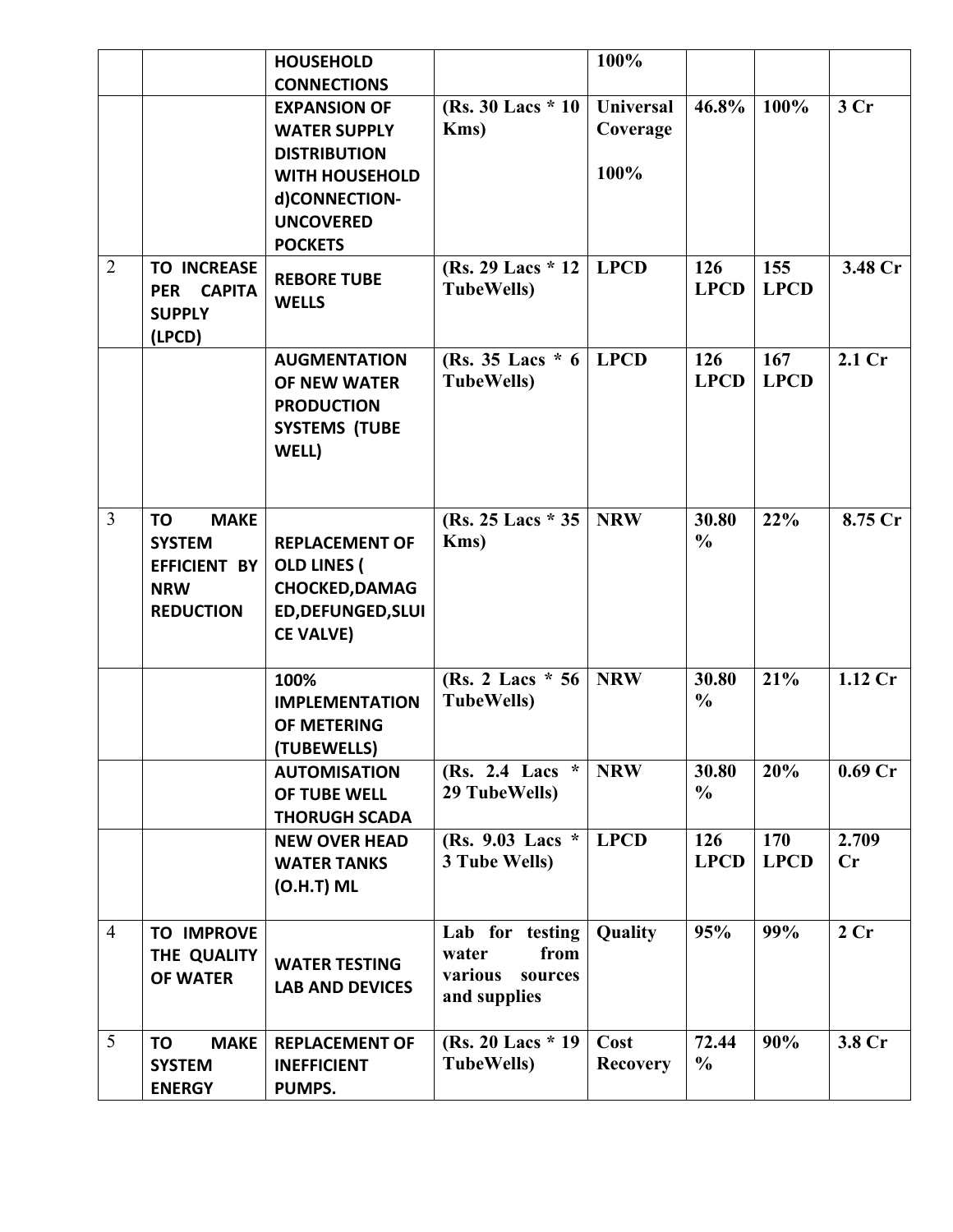| <b>EFFICIENT</b> |              |  |  |         |
|------------------|--------------|--|--|---------|
|                  | <b>TOTAL</b> |  |  | 41.50Cr |

### ANNUAL FUND SHARING PATTERN FOR WATER SUPPLY PROJECTS

(As per Table 2.3.1 of AMRUT guidelines)

(Amount in Rs. Cr)

| Sr.<br>No.     |                                                                                 | <b>OBJECTIVE NAME OF PROJECT</b>                                                                                                                | <b>Total</b><br>Project<br>Cost |                   |                    | <b>Share</b> |                |          |
|----------------|---------------------------------------------------------------------------------|-------------------------------------------------------------------------------------------------------------------------------------------------|---------------------------------|-------------------|--------------------|--------------|----------------|----------|
|                |                                                                                 |                                                                                                                                                 |                                 | GOI               | <b>State</b>       | <b>ULB</b>   | Other<br>S     | Total    |
| $\overline{1}$ | <b>ACHIEVE</b><br>TO<br><b>UNIVERSAL</b><br><b>COVERAGE</b>                     | <b>INCREASE HOUSE</b><br><b>INCREASE HOUSE</b><br><b>HOLD CONNECTIONS</b><br><b>&amp; AUTHORISED</b><br>/ILLEGAL (Rs. 1875<br>HH X 2000 Rs      | .359 Cr                         | .179<br>Cr        | .179C<br>r         |              | $\mathbf{0}$   | .359 Cr  |
|                |                                                                                 | <b>EXISTING</b><br>GAP<br>IN<br>WATER SUPPLY-LENGTH<br><b>WITH</b><br><b>HOUSEHOLD</b><br><b>CONNECTIONS</b>                                    | 13.5 Cr                         | 6.75<br>Cr        | 2.7 <sub>cr</sub>  | 4.05 Cr      | $\mathbf{0}$   | 13.5 Cr  |
|                |                                                                                 | <b>EXPANSION OF WATER</b><br><b>SUPPLY</b><br><b>DISTRIBUTION</b><br><b>WITH</b><br>HOUSEHOLD<br><b>CONNECTION-</b><br><b>UNCOVERED POCKETS</b> | 3 Cr                            | 1.5 <sub>cr</sub> | $ 0.6 \text{ Cr} $ | 0.9 Cr       | $\mathbf{0}$   | 3.0Cr    |
| $\overline{2}$ | <b>INCREASE</b><br>ΤO<br><b>PER</b><br><b>CAPITA</b><br><b>SUPPLY</b><br>(LPCD) | <b>AUGMENTATION</b><br><b>OF</b><br><b>NEW</b><br><b>WATER</b><br>PRODUCTION SYSTEMS<br>(TUBE WELL)                                             | 2.1 Cr                          | 1.05<br>Cr        | 0.42<br>Cr         | 0.63 Cr      | $\theta$       | 2.1 Cr   |
|                |                                                                                 | <b>REBORE TUBE WELLS</b>                                                                                                                        | 3.48 Cr                         | 1.74<br>Cr        | 0.696<br>Cr        | 1.044<br>Cr  | $\overline{0}$ | 3.48 Cr  |
|                |                                                                                 | <b>OVER</b><br><b>NEW</b><br><b>HEAD</b><br>WATER TANKS (O.H.T)<br>ML                                                                           | 2.709<br>Cr                     | 1.3545<br>Cr      | 0.541<br>8 Cr      | 0.8127<br>Cr | $\mathbf{0}$   | 2.709 Cr |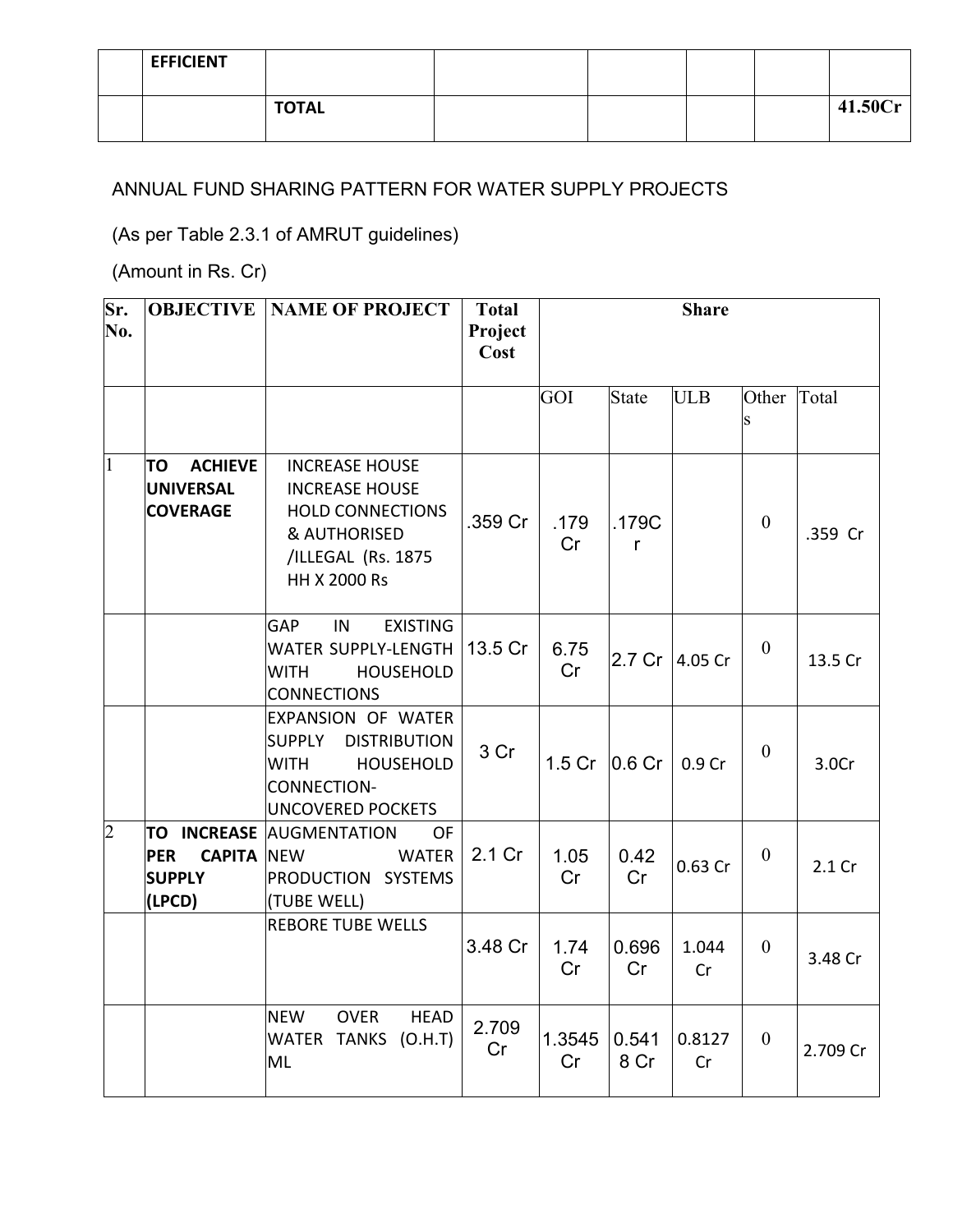| $\overline{3}$ | TO<br><b>SYSTEM</b><br><b>EFFICIENT</b><br><b>NRW</b><br><b>REDUCTION</b> | <b>MAKE REPLACEMENT OF OLD</b><br><b>LINES</b><br>BY CHOCKED, DAMAGED, DE<br><b>FUNGED, SLUICE VALVE)</b> | 8.75 Cr                 | 4.375<br>Cr             | 1.75<br>Cr  | 2.625<br>Cr             | $\overline{0}$ | 8.75 Cr |
|----------------|---------------------------------------------------------------------------|-----------------------------------------------------------------------------------------------------------|-------------------------|-------------------------|-------------|-------------------------|----------------|---------|
|                |                                                                           | 100%<br>OF<br>IIMPLEMENTATION<br>METERING<br>(TUBEWELLS)                                                  | 1.12 Cr                 | 0.56<br>Cr              | 0.224<br>Cr | 0.336<br>Cr             | $\mathbf{0}$   | 1.12 Cr |
|                |                                                                           | <b>AUTOMISATION</b><br><b>OF</b><br>TUBE WELL THORUGH<br><b>SCADA</b>                                     | 0.69 Cr                 | 0.345<br>Cr             | 0.138<br>Cr | 0.207<br>Cr             | $\overline{0}$ | 0.69 Cr |
| 4.             | TO<br><b>IMPROVE</b><br>THE QUALITY AND DEVICES<br><b>OF WATER</b>        | <b>WATER</b><br><b>TESTING</b><br>LAB                                                                     | 2 Cr                    | 1 Cr                    | $0.4$ Cr    | 0.6 <sub>cr</sub>       | $\overline{0}$ | 2 Cr    |
| 5.             | TO<br><b>SYSTEM</b><br><b>ENERGY</b><br><b>EFFICIENT</b>                  | <b>MAKE REPLACEMENT</b><br><b>OF</b><br><b>INEFFICIENT PUMPS.</b>                                         | 3.8 Cr                  | 1.9 Cr                  | 0.76<br>Cr  | 1.14 Cr                 | $\theta$       | 3.8 Cr  |
|                |                                                                           |                                                                                                           | 45.84<br>$\mathbf{C}$ r | 22.92<br>$\mathbf{C}$ r | 9.17<br>Cr  | 13.75<br>$\mathbf{C}$ r | $\overline{0}$ | 41.5 Cr |

## ANNUAL FUND SHARING BREAK-UP FOR WATER SUPPLY PROJECTS

| Sr.<br>No. | Project           | GOI       | <b>State</b>   |            |      | <b>ULB</b> |            |       | Conver<br>gence | others | Total |
|------------|-------------------|-----------|----------------|------------|------|------------|------------|-------|-----------------|--------|-------|
|            |                   |           | 14th<br>FC     | Other<br>S | Tota | 14th<br>FC | Other<br>S | Total |                 |        |       |
|            | <b>INCREASE</b>   | .179      | $\overline{0}$ | 0.179      |      | 0          |            |       | $\theta$        | 0      | .359C |
|            | <b>HOUSE HOLD</b> | <b>CR</b> |                | Cr         |      |            |            |       |                 |        |       |

(As per Table 2.3.2 of AMRUT guidelines)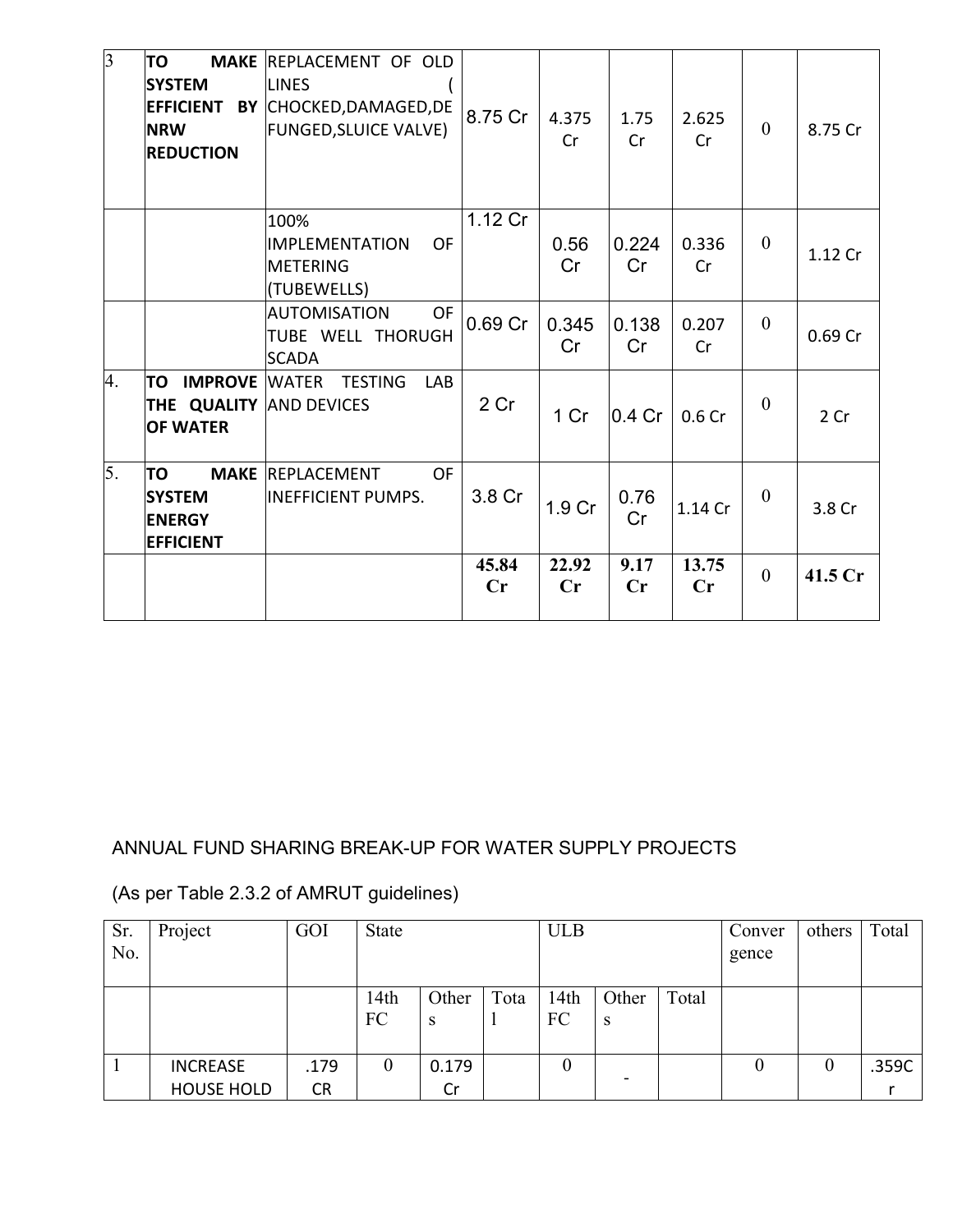|                | <b>CONNECTION</b><br>S &<br><b>AUTHORISED</b><br>/ILLEGAL (Rs.<br>1875 HH X<br>2000 Rs<br><b>INCREASE</b><br><b>HOUSE</b>                   |              |                  |               |                  |                  |               |               |                  |                  |             |
|----------------|---------------------------------------------------------------------------------------------------------------------------------------------|--------------|------------------|---------------|------------------|------------------|---------------|---------------|------------------|------------------|-------------|
| $\overline{2}$ | IN<br><b>GAP</b><br><b>EXISTING</b><br><b>WATER</b><br>SUPPLY-<br>LENGTH WITH<br><b>HOUSEHOLD</b><br><b>CONNECTIONS</b>                     | 6.75<br>Cr   | $\boldsymbol{0}$ | 2.7 Cr        | 2.7<br>Cr        | $\mathbf{0}$     | 4.05<br>Cr    | 4.05<br>Cr    | $\boldsymbol{0}$ | $\boldsymbol{0}$ | 13.5<br>Cr  |
| $\overline{3}$ | EXPANSION OF<br>WATER SUPPLY<br><b>DISTRIBUTION</b><br><b>WITH</b><br><b>HOUSEHOLD</b><br>CONNECTION-<br><b>UNCOVERED</b><br><b>POCKETS</b> | 1.5 Cr       | $\boldsymbol{0}$ | 0.6 Cr        | 0.6<br>Cr        | $\boldsymbol{0}$ | 0.9 Cr        | 0.9 Cr        | $\mathbf{0}$     | $\mathbf{0}$     | 3 Cr        |
| $\overline{4}$ | <b>AUGMENTATIO</b><br><b>NEW</b><br>OF<br>N.<br><b>WATER</b><br><b>PRODUCTION</b><br><b>SYSTEMS</b><br>(TUBE WELL)                          | 1.05<br>Cr   | $\overline{0}$   | 0.42<br>Cr    | 0.42<br>Cr       | $\overline{0}$   | 0.63<br>Cr    | 0.63<br>Cr    | $\boldsymbol{0}$ | $\boldsymbol{0}$ | $2.1$ Cr    |
| 5              | <b>OVER</b><br><b>NEW</b><br>WATER<br><b>HEAD</b><br><b>TANKS</b><br>(O.H.T)<br>ML                                                          | 1.3545<br>Cr | $\boldsymbol{0}$ | 0.541<br>8 Cr | 0.54<br>18<br>Cr | $\boldsymbol{0}$ | 0.812<br>7 Cr | 0.812<br>7 Cr | $\mathbf{0}$     | $\boldsymbol{0}$ | 2.709<br>Cr |
| 6              | <b>REBORE</b><br><b>TUBE</b><br>WELLS                                                                                                       | 1.74<br>Cr   | $\boldsymbol{0}$ | 0.696<br>Cr   | 0.69<br>6 Cr     | $\mathbf{0}$     | 1.044<br>Cr   | 1.044<br>Cr   | $\mathbf{0}$     | $\boldsymbol{0}$ | 3.48<br>Cr  |
| $\overline{7}$ | REPLACEMENT<br>OF OLD LINES (<br>CHOCKED, DAM<br>AGED, DEFUNG<br>ED, SLUICE<br>VALVE)                                                       | 4.375<br>Cr  | $\boldsymbol{0}$ | 1.75<br>Cr    | 1.75<br>Cr       | $\overline{0}$   | 2.625<br>Cr   | 2.625<br>Cr   | $\boldsymbol{0}$ | $\boldsymbol{0}$ | 8.75<br>Cr  |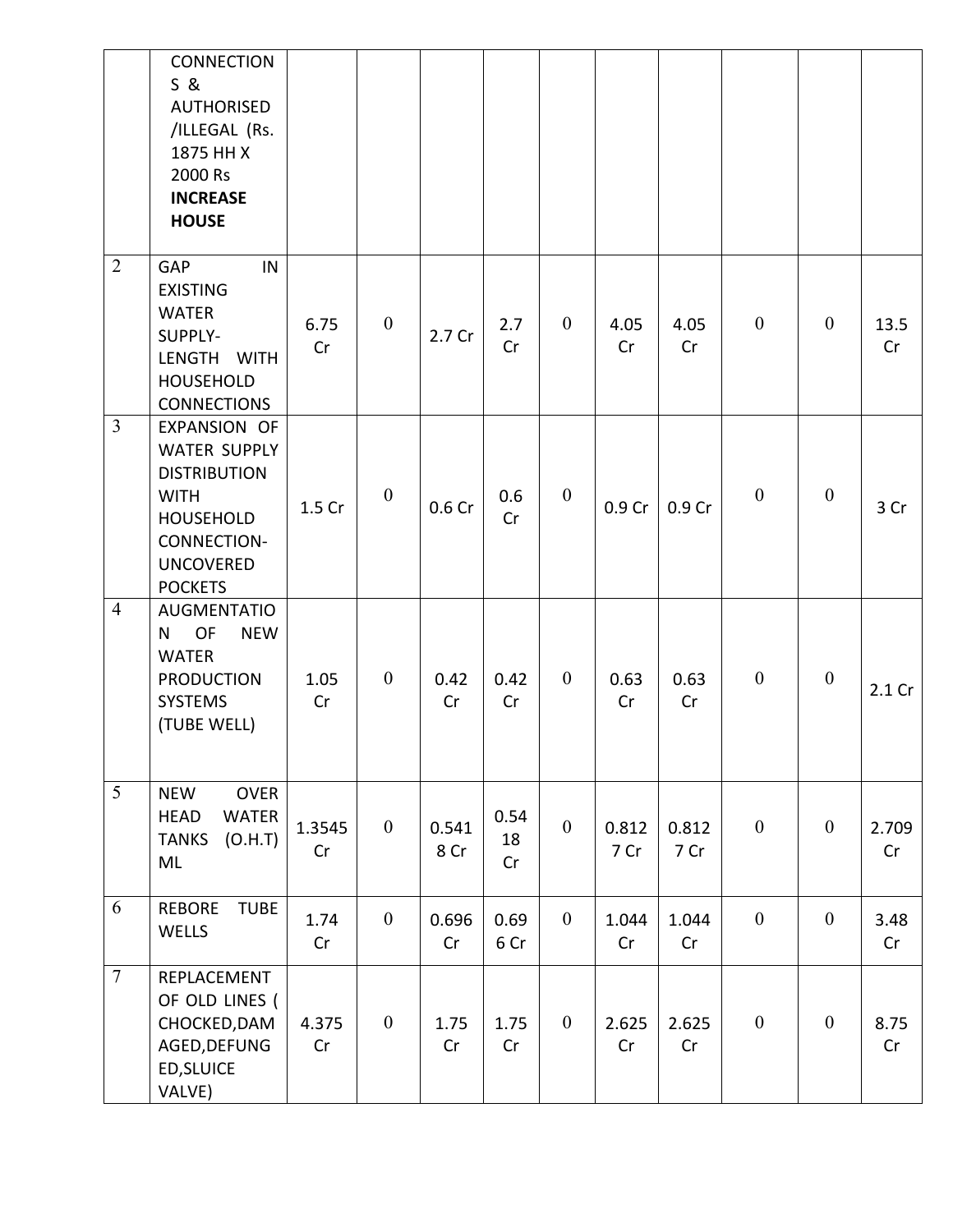| 8  | 100%<br><b>IMPLEMENTATI</b><br>OF<br><b>ON</b><br><b>METERING</b><br>(TUBEWELLS) | 0.56<br>Cr  | $\mathbf{0}$     | 0.224<br>Cr | 0.22<br>4 Cr           | $\overline{0}$   | 0.336<br>Cr       | 0.336<br>Cr | $\mathbf{0}$     | $\mathbf{0}$     | 1.12<br>Cr  |
|----|----------------------------------------------------------------------------------|-------------|------------------|-------------|------------------------|------------------|-------------------|-------------|------------------|------------------|-------------|
| 9  | <b>WATER</b><br><b>TESTING</b><br>LAB<br><b>AND DEVICES</b>                      | 1 Cr        | $\boldsymbol{0}$ | 0.4 Cr      | 0.4<br>Cr              | $\boldsymbol{0}$ | 0.6 <sub>cr</sub> | 0.6 Cr      | $\mathbf{0}$     | $\boldsymbol{0}$ | 2 Cr        |
| 10 | <b>AUTOMISATIO</b><br>N OF TUBE<br><b>WELL</b><br><b>THORUGH</b><br><b>SCADA</b> | 0.345<br>Cr | $\overline{0}$   | 0.138<br>Cr | 0.13<br>8 Cr           | $\mathbf{0}$     | 0.207<br>Cr       | 0.207<br>Cr | $\overline{0}$   | $\overline{0}$   | 0.69<br>Cr  |
| 11 | REPLACEMENT<br>OF INEFFICIENT<br>PUMPS.                                          | 1.9 Cr      | $\theta$         | 0.76<br>Cr  | 0.76<br>Cr             | $\overline{0}$   | 1.14<br>Cr        | 1.14<br>Cr  | $\theta$         | $\mathbf{0}$     | 3.8 Cr      |
|    | <b>TOTAL</b>                                                                     | 22.92<br>Cr | $\bf{0}$         | 9.17<br>Cr  | 9.17<br>$\mathbf{C}$ r | $\bf{0}$         | 13.75<br>Cr       | 13.75<br>Cr | $\boldsymbol{0}$ | $\bf{0}$         | 41.54<br>cr |

### YEAR WISE PLAN FOR SERVICE LEVELS IMPROVEMENTS

## (As per Table 2.5of AMRUT guidelines)

| Proposed Projects | Project | Indicator | <b>Baselin</b> | Annual                             |                |            |            |            | Targets    |
|-------------------|---------|-----------|----------------|------------------------------------|----------------|------------|------------|------------|------------|
|                   | Cost    |           | e              | (Incremet from the Baseline Value) |                |            |            |            |            |
|                   |         |           |                | FY 2016                            |                | FY<br>2017 | FY<br>2018 | FY<br>2019 | FY<br>2020 |
|                   |         |           |                | H1                                 | H <sub>2</sub> |            |            |            |            |
|                   |         |           |                |                                    |                |            |            |            |            |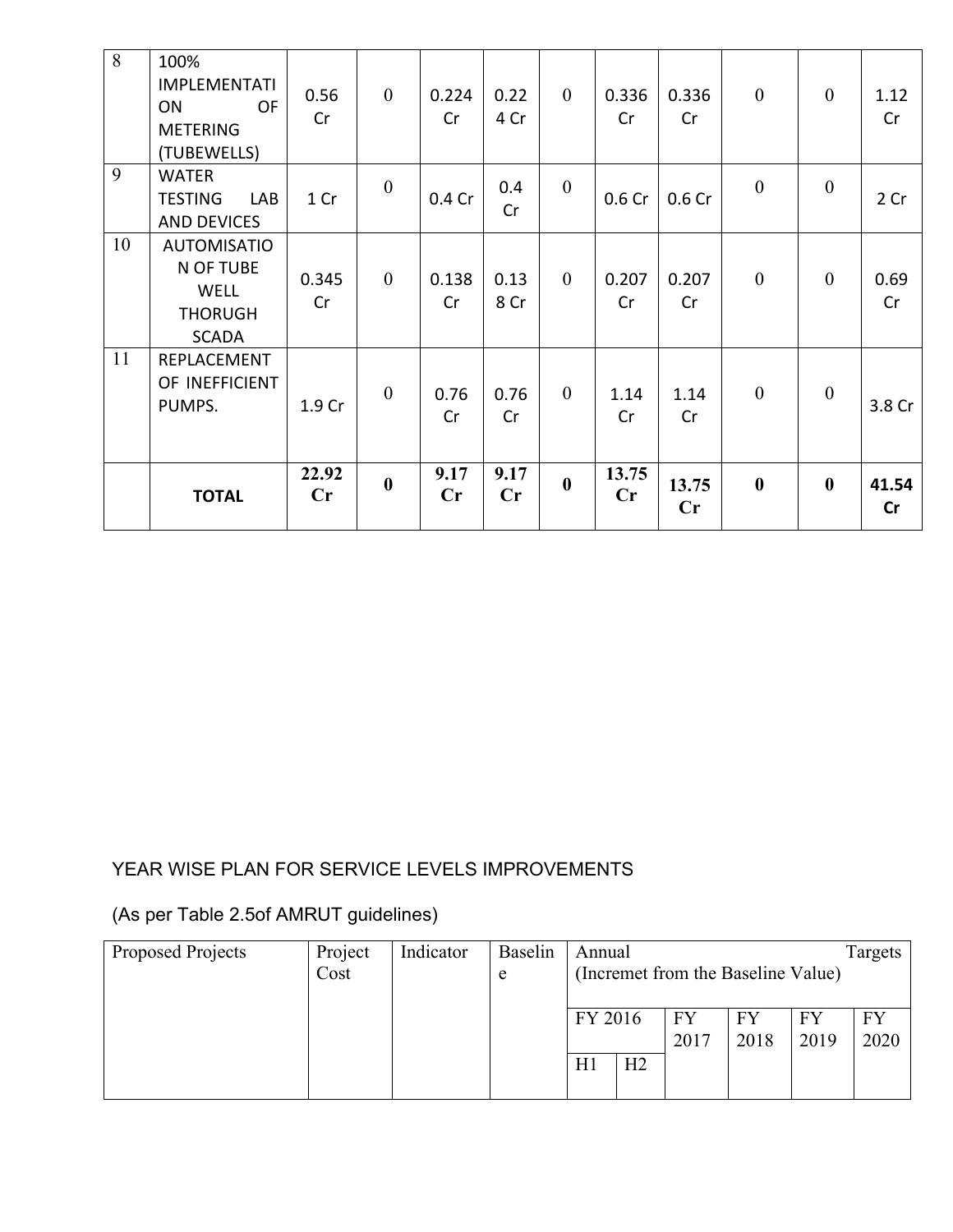| <b>INCREASE HOUSE</b>                    |          | Universal   | 46.8%  | 50                       | 60                       | 80             | 100            | $\frac{0}{0}$ |  |
|------------------------------------------|----------|-------------|--------|--------------------------|--------------------------|----------------|----------------|---------------|--|
| <b>INCREASE HOUSE</b>                    |          | Coverage    |        |                          |                          |                |                |               |  |
| <b>HOLD CONNECTIONS</b>                  |          | 100%        |        |                          |                          |                |                |               |  |
| <b>&amp; AUTHORISED</b>                  |          |             |        |                          |                          |                |                |               |  |
| /ILLEGAL (Rs. 1875 HH                    |          |             |        |                          |                          |                |                |               |  |
| X 2000 Rs                                |          |             |        |                          |                          |                |                |               |  |
|                                          | .369 Cr  |             |        |                          |                          |                |                |               |  |
| <b>GAP IN EXISTING WATER</b>             |          | Universal   | 46.8%  | 50                       | 60                       | 80             | 100            |               |  |
| SUPPLY-LENGTH<br><b>WITH</b>             |          | Coverage    |        |                          |                          |                |                |               |  |
| <b>HOUSEHOLD</b>                         |          | 100%        |        |                          |                          |                |                |               |  |
| <b>CONNECTIONS</b>                       | 13.5 Cr  |             |        |                          |                          |                |                |               |  |
| EXPANSION OF WATER                       |          | Universal   | 46.8%  | 50                       | 60                       | 80%            | 100%           |               |  |
| <b>SUPPLY</b><br><b>DISTRIBUTION</b>     |          | Coverage    |        | $\frac{0}{0}$            | $\frac{0}{0}$            |                |                |               |  |
| <b>WITH</b><br><b>HOUSEHOLD</b>          |          | 100%        |        |                          |                          |                |                |               |  |
| <b>CONNECTION-</b>                       |          |             |        |                          |                          |                |                |               |  |
| <b>UNCOVERED POCKETS</b>                 | 3 Cr     |             |        |                          |                          |                |                |               |  |
| <b>REBORE TUBE WELLS</b>                 |          | <b>LPCD</b> | 126    | 130                      | $\blacksquare$           | 135            | $\blacksquare$ |               |  |
|                                          |          | (135)       |        |                          |                          |                |                |               |  |
|                                          |          | LPCD)       |        |                          |                          |                |                |               |  |
|                                          | 3.48 Cr  |             |        |                          |                          |                |                |               |  |
| <b>OF</b><br><b>AUGMENTATION</b>         |          | <b>LPCD</b> | 126    | 130                      | $\overline{a}$           | 135            | $\blacksquare$ |               |  |
| <b>NEW</b><br><b>WATER</b>               |          | (135)       |        |                          |                          |                |                |               |  |
| PRODUCTION SYSTEMS                       |          | LPCD)       |        |                          |                          |                |                |               |  |
| (TUBE WELL)                              |          |             |        |                          |                          |                |                |               |  |
|                                          |          |             |        |                          |                          |                |                |               |  |
|                                          | 2.1 Cr   |             |        |                          |                          |                |                |               |  |
| <b>HEAD</b><br><b>NEW</b><br><b>OVER</b> |          | <b>LPCD</b> | 126    | 130                      | $\overline{\phantom{a}}$ | 135L           |                |               |  |
| WATER TANKS (O.H.T)                      |          | (135)       |        |                          |                          | <b>PCD</b>     |                |               |  |
| ML                                       |          | LPCD)       |        |                          |                          |                |                |               |  |
|                                          | 2.709 Cr |             |        |                          |                          |                |                |               |  |
| REPLACEMENT OF OLD                       |          | <b>NRW</b>  | 30.80% |                          |                          | 25%            | 20%            | $20\%$        |  |
| <b>LINES</b>                             |          | (20%)       |        |                          |                          |                |                |               |  |
| CHOCKED, DAMAGED, DE                     |          |             |        |                          |                          |                |                |               |  |
| <b>FUNGED, SLUICE VALVE)</b>             | 8.75 Cr  |             |        |                          |                          |                |                |               |  |
| 100%                                     |          | <b>NRW</b>  | 30.80% | $\blacksquare$           |                          | 25%            | 20%            | 20%           |  |
| <b>OF</b><br><b>IMPLEMENTATION</b>       |          | (20%)       |        |                          |                          |                |                |               |  |
| <b>METERING</b>                          |          |             |        |                          |                          |                |                |               |  |
| (TUBEWELLS)                              | 1.12 Cr  |             |        |                          |                          |                |                |               |  |
| <b>AUTOMISATION</b><br>OF                |          | <b>NRW</b>  | 30.80% | $\overline{\phantom{a}}$ |                          | 25%            | 20%            | 20%           |  |
| TUBE WELL THORUGH                        |          | (20%)       |        |                          |                          |                |                |               |  |
| <b>SCADA</b>                             | 0.69 Cr  |             |        |                          |                          |                |                |               |  |
| <b>TESTING</b><br>LAB<br>WATER           |          | Quality     | 95%    | $\blacksquare$           | $\blacksquare$           | $\blacksquare$ | $\blacksquare$ | 100           |  |
| <b>AND DEVICES</b>                       |          |             |        |                          |                          |                |                |               |  |
|                                          |          |             |        |                          |                          |                |                | $\frac{0}{0}$ |  |
|                                          |          |             |        |                          |                          |                |                |               |  |
|                                          | 2 Cr     |             |        |                          |                          |                |                |               |  |